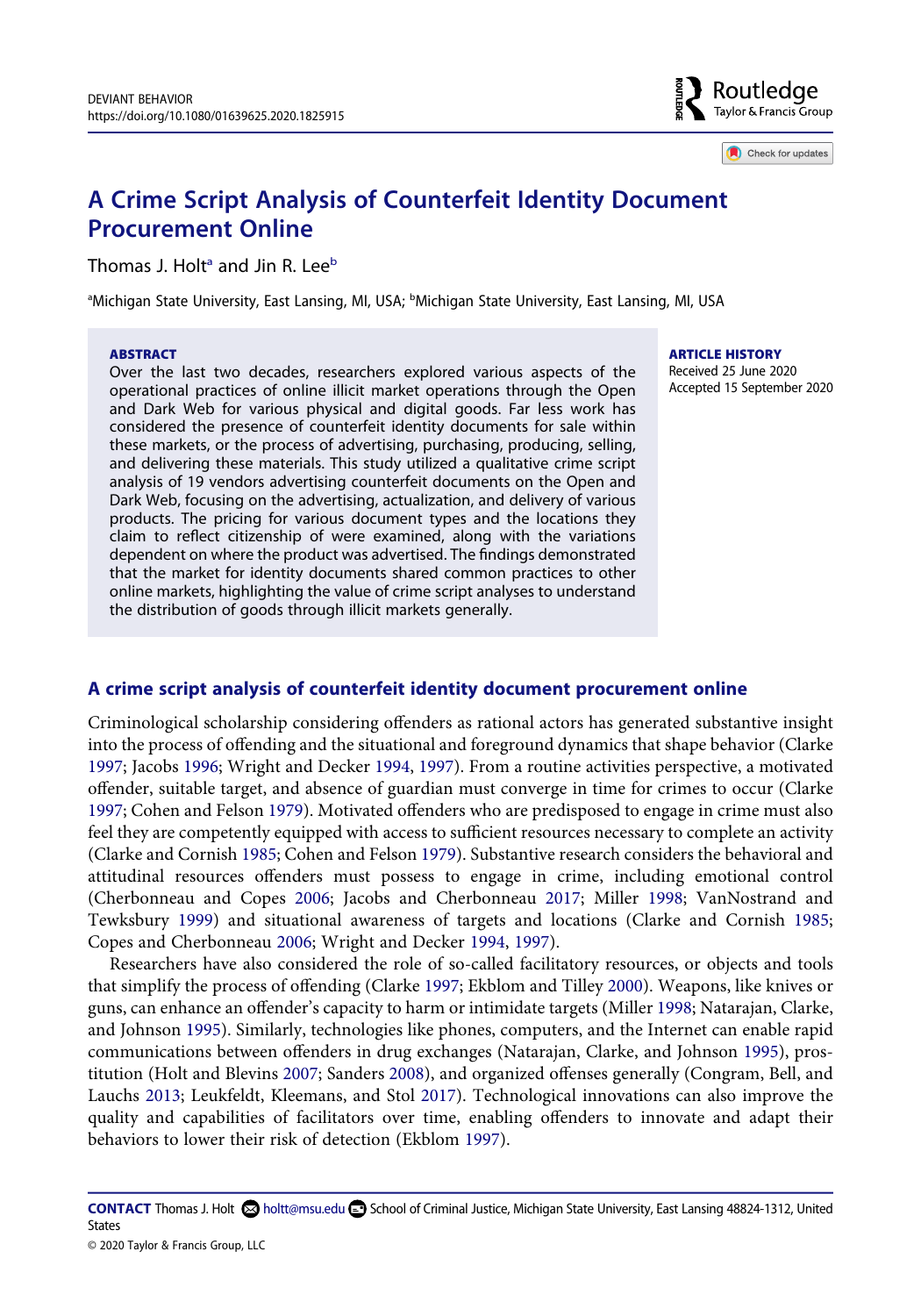### 2  $\left(\frac{1}{2}\right)$  T. J. HOLT AND J. R. LEE

<span id="page-1-7"></span>One of the underexamined facilitators is forged identity documents (e.g., passports and identity cards), which are inherently valuable for various forms of offending, ranging from financial fraud and identity theft (Ekblom and Tilley [2000](#page-16-6); Hutchings and Holt [2015](#page-16-11); Lacoste and Tremblay [2003\)](#page-16-12) to status offenses such as the purchase of alcohol or tobacco by underage persons (Martinez, Rutledge, and Sher [2007;](#page-17-6) Martinez and Sher [2010\)](#page-17-7). Additionally, fraudulent identity documents could be used to engage in misrepresentations of self at border crossings and police interactions to minimize risk (Musco and Coralluzzo [2016;](#page-17-8) Rudner [2008](#page-17-9)). Evidence suggests that fraudulent identity documents were historically only available to offenders as a function of their social networks and connections to specialized criminal service providers (Rudner [2008](#page-17-9)). Their skills in producing functional documents were dependent on specialized tools and resources that were not available to the broader population.

The rise of the Internet and improvements in various technologies, such as photocopiers and scanners, have streamlined the quantity and quality of resources available to produce passports and identity cards (Ekblom and Tilley [2000](#page-16-6); Musco and Coralluzzo [2016](#page-17-8)). Consequently, identity documents are now sold in various gray and black markets operating via websites and online forums (Musco and Coralluzzo [2016](#page-17-8)). These products appear to constitute a small segment of the overall illicit online market and sell at variable price points (Musco and Coralluzzo [2016\)](#page-17-8). The ability to access fraudulent document providers over the Internet reflects the evolution of offending behavior (Ekblom [1997](#page-16-10)), as individuals do not need specialized knowledge or social connections to acquire the necessary tools to offend (Cloward and Ohlin [1960](#page-16-13)). Instead, they only need access to an Internet-connected device and understand how to use a search engine (Copeland et al. [2020](#page-16-14); Hutchings and Holt [2015;](#page-16-11) Mann and Sutton [1998](#page-16-15)). This has particular salience for our understanding of offending, as access to technology can increase offenders' capacity to engage in various offenses in both virtual and physical spaces. In particular, access to quality document vendors may enable offenders to circumvent existing technologies used to authenticate individual identities (Musco and Coralluzzo [2016](#page-17-8); Rudner [2008\)](#page-17-9).

<span id="page-1-9"></span><span id="page-1-6"></span><span id="page-1-2"></span><span id="page-1-1"></span>The rise of Internet-based distribution channels for counterfeit identity documents calls to question the roles of vendors and clients in online document markets, as well as the process of advertising, purchasing, producing, selling, and delivering these materials. The current study attempted to address this gap in the literature through a qualitative crime script analysis of 19 vendors advertising counterfeit documents on the Open and Dark Web. The steps involved in the advertising, actualization, and delivery of identity documents were examined in detail, including the pricing for various document types and the range of countries affected. In addition, price of goods were examined cross-nationally, along with the roles that customers could play in facilitating others' access to counterfeit documents. The implications of this analysis for our understanding of facilitatory tools and online markets in furthering physical and cybercrimes are explored in detail.

### *Crime script analyses and the rise of online markets*

<span id="page-1-10"></span><span id="page-1-8"></span><span id="page-1-5"></span><span id="page-1-4"></span><span id="page-1-3"></span><span id="page-1-0"></span>Crime script analyses focus on understanding the essential processes and preparations individuals perform to commit an offense (Clarke and Cornish [1985;](#page-16-3) Cornish [1994\)](#page-16-16). This framework is intended to capture both the chronological and functional phases by which crimes occur, so as to identify interventions and responses to decrease the likelihood of offending at each potential step (Chiu, Leclerc, and Townsley [2011](#page-16-17); Clarke and Cornish [1985;](#page-16-3) Tompson and Chainey [2011](#page-17-10)). This form of analysis is derived from the rational choice perspective that focuses on the decision-making processes involved in specific crimes, as well as offenders' recognition of risks and rewards that may be incurred throughout the course of offending (Cornish [1994;](#page-16-16) Tompson and Chainey [2011\)](#page-17-10). Many of these studies examined economic or acquisitive crimes due to their transactional nature, including robbery (Cornish [1994](#page-16-16); Smith [2017](#page-17-11)), check forgery (Lacoste and Tremblay [2003](#page-16-12)), counterfeit alcohol sales (Lord et al. [2017\)](#page-16-18), pharmaceutical counterfeiting (Kennedy, Haberman, and Wilson [2018;](#page-16-19) Lavorgna [2015](#page-16-20)), the sale of stolen vehicles (Morselli and Roy [2008](#page-17-12); Tremblay, Talon, and Hurley [2001\)](#page-17-13), and the sale of personal data via various online markets (Hutchings and Holt [2015](#page-16-11)).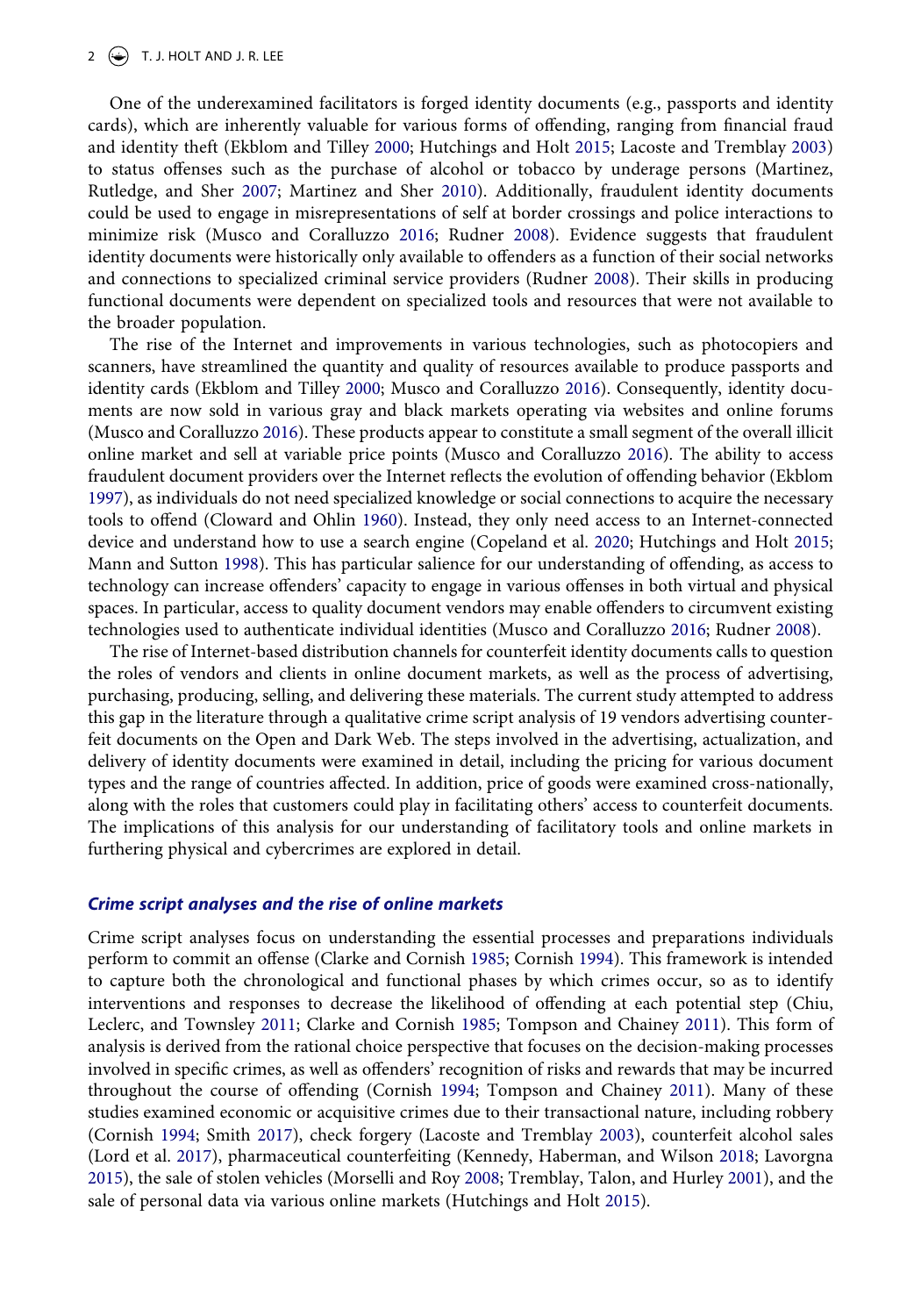Crime script analyses often consider the schemata or knowledge that individuals have in order to organize their actions and respond appropriately to others in the course of their actions (Borrion [2013;](#page-15-1) Cornish [1994](#page-16-16)). In effect, scripts are a learned set of behaviors and routines that offenders utilize to engage in an action (Hutchings and Holt [2015](#page-16-11)). Additionally, script analyses examine offending at various levels, including meta-scripts assessing various behaviors that fall under a general crime type, such as domestic violence (Borrion [2013;](#page-15-1) Cornish [1994](#page-16-16)). So-called track assessments consider a very specific crime type, such as gas station robberies occurring in specific circumstances (Borrion [2013;](#page-15-1) Cornish [1994](#page-16-16)). Researchers have also examined scripts at various stages of implementation in the real world. For instance, potential scripts consider offending responses in hypothetical scenarios; planned scripts examine behaviors that actors have identified they will use in future activities; and performed scripts assess sequences of offender behaviors that have occurred previously (Borrion [2013](#page-15-1)).

<span id="page-2-0"></span>Regardless of the level of analytical abstraction, script analyses typically focus on specific actions occurring in a sequential process. The first phase identifies the actions offenders take to prepare for and enter into an offense setting, such as an environment where a burglary or robbery may occur (Cornish [1994](#page-16-16); Wright and Decker [1994](#page-17-0), [1997\)](#page-17-1) or an online space (Hutchings and Holt [2015\)](#page-16-11). Such examinations consider both the physical tactics and mental preconditions that may be present to justify involvement (Borrion [2013;](#page-15-1) Cornish [1994](#page-16-16)). The next step involves the initiation and actualization of the offense, such as target selection and first contact with that individual or object. Then, the process of doing the offense begins, including the chronological engagement and negotiated interaction with the individual or object, and eventual exit from the encounter upon completion of the transaction or offense (Morselli and Roy [2008\)](#page-17-12). Lastly, some consider the post-offense conditions that must be satisfied on the part of the offender or victim, such as the acquisition and use of goods, drugs, or currency.

Crime script frameworks could add substantive value to our understanding of the processes and practices involved in acquiring fraudulent identity documents, as these practices may have changed with technological innovations. There are two ways that identity documents were typically manufactured by counterfeiters. First, an offender may obtain an existing document which can then be forged or falsified (Musco and Coralluzzo [2016;](#page-17-8) Rudner [2008\)](#page-17-9). Secondly, individuals may acquire a blank document which can then be manufactured to include data and photos to make the document appear legitimate. Limited evidence suggests the price for these documents can range between 100 USD to over 1,000 USD, though the quality of the forgery and its utility for use at physical borders and in interaction with others should be higher in relation to its cost (Musco and Coralluzzo [2016\)](#page-17-8).

<span id="page-2-1"></span>At the same time, there may be differential opportunities to access vendors and document producers based on potential customers' access to technology and their functional awareness of online resources (Herley and Dinei [2010](#page-16-21); Hutchings and Holt [2015](#page-16-11); Smirnova and Holt [2017;](#page-17-14) Tzanetakis et al. [2015](#page-17-15)). For instance, most research related to illicit fraudulent document markets has used information derived from Open Web sites, meaning content can be accessed through traditional web browsers, search engines, and other indexed media (Musco and Coralluzzo [2016](#page-17-8)). Historically, illicit documents could be purchased through websites run by single vendors, similar to a single-operator retail shop (Musco and Coralluzzo [2016](#page-17-8)).

<span id="page-2-3"></span><span id="page-2-2"></span>A small proportion of vendors also sold product via web forums, which have a structure similar to a retail mall in physical space (Copeland et al. [2020;](#page-16-14) Smirnova and Holt [2017\)](#page-17-14). The site operators provide a communication space via the forums, where individuals can communicate with one another asynchronously via threaded posts. Vendors create their own thread by posting ads for products, which potential customers respond to by asking questions about the product, or in some cases providing reviews of the quality of the vendor and their services after a transaction is complete (Copeland et al. [2020;](#page-16-14) Holt [2013](#page-16-22); Smirnova and Holt [2017](#page-17-14)). Since vendor threads exist in parallel, customers could read each thread and make a decision to complete a purchase with a specific vendor based on the information available to them at the time (Holt and Lampke [2010](#page-16-23); Smirnova and Holt [2017](#page-17-14)).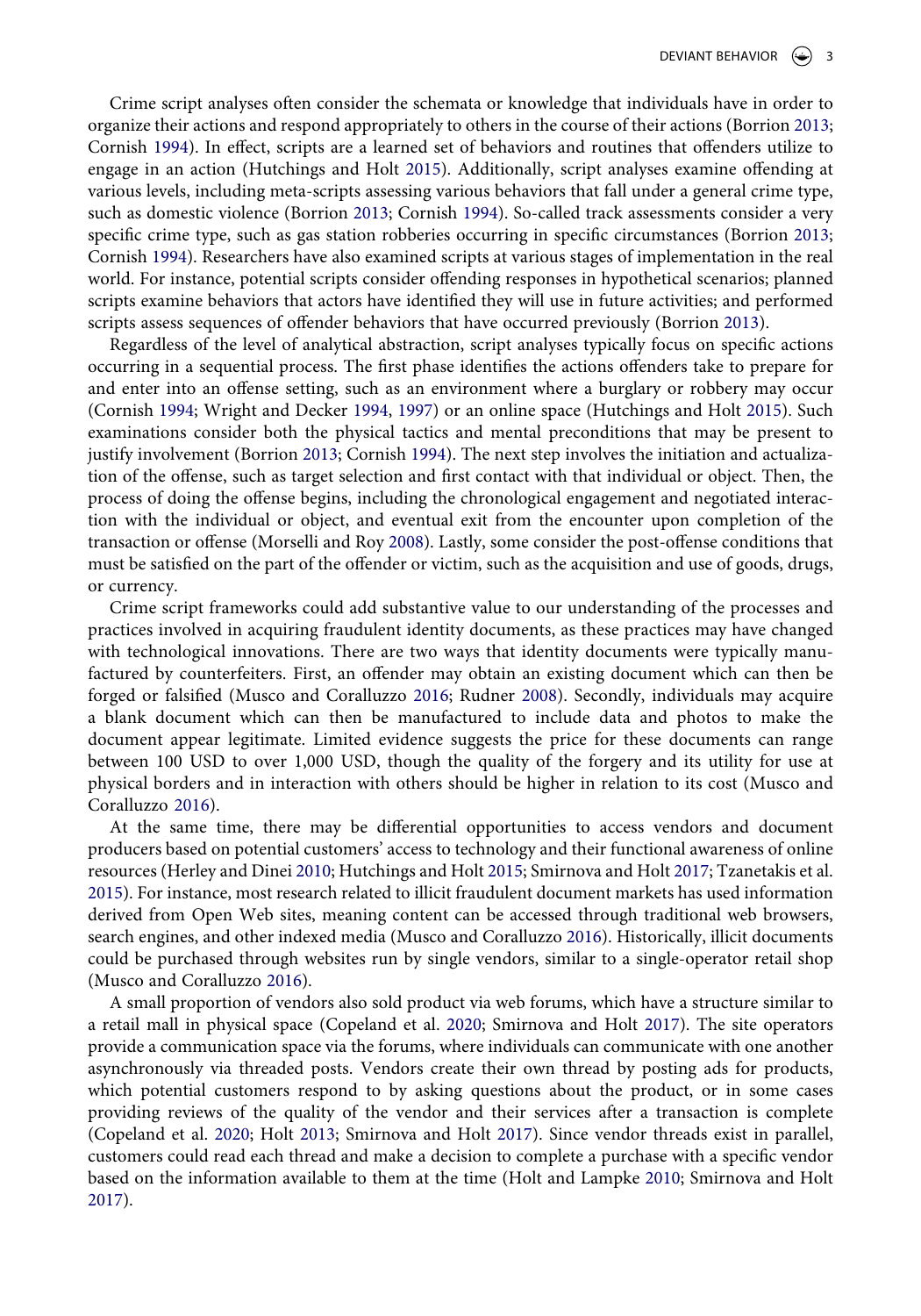#### $4 \leftrightarrow$  T. J. HOLT AND J. R. LEE

Vendors operating on the Open Web appear to accept unencrypted digital currencies, such as WebMoney, and utilize more readily accessible communication platforms for all manner of illicit products, including instant messaging systems and various unencrypted e-mail platforms. (Hutchings and Holt [2015;](#page-16-11) Motoyama et al. [2011;](#page-17-16) Smirnova and Holt [2017](#page-17-14)). In addition, these vendors may offer a wider range of goods and services from around the world due to their ability to be identified by a truly global audience (Smirnova and Holt [2017](#page-17-14); Tzanetakis et al. [2015\)](#page-17-15).

By contrast, vendors can also offer illicit products on the "Dark Web," or the portion of the Internet where websites can only be hosted and accessed using specialized encrypted web browsers (Barratt [2012](#page-15-2); Copeland et al. [2020](#page-16-14); van Hardeveld, Jan, and Kieron [2017\)](#page-17-17). Much of this content is accessible only through the use of The Onion Router (Tor) network and its specialized Tor Browser (Aldridge and Decary-Hetu [2016;](#page-15-3) van Hardeveld, Jan, and Kieron [2017\)](#page-17-17). As a result, potential customers may encounter difficulty identifying vendors due to the relatively hidden nature of these services (Smirnova and Holt [2017](#page-17-14); Tzanetakis et al. [2015\)](#page-17-15).

<span id="page-3-7"></span><span id="page-3-0"></span>Dark Web vendors also have variety in advertising platforms similar to those on the Open Web, as they may sell via single-operator website shops (see Aldridge and Decary-Hetu [2016](#page-15-3); Copeland et al. [2020;](#page-16-14) Holt and Smirnova 2017). There are also so-called cryptomarkets, which operate in a similar fashion to forums, where vendors list their ads in direct competition with others that customers must read and interpret before making purchases (Aldrige and Dearcy-Hetu [2016;](#page-15-3) Barratt [2012](#page-15-2); van Hardeveld, Jan, and Kieron [2017](#page-17-17)). Despite the structural similarities across both Open and Dark Web sales platforms, there are differences in the ways that transactions are completed by Dark Web vendors. This is most evident in the use of cryptocurrencies, like Bitcoin, to facilitate payments between buyers and sellers in Dark Web markets (Aldridge and Askew [2017;](#page-15-4) Flamand and David [2019](#page-16-24); Moeller, Munksgaard, and Demant [2017](#page-17-18); Smirnova and Holt [2017\)](#page-17-14). Additionally, participants in various illicit markets hosted on the Dark Web utilize encrypted e-mail platforms for communication to better hide their activities from others (Aldridge and Askew [2017;](#page-15-4) Moeller, Munksgaard, and Demant [2017](#page-17-18)).

<span id="page-3-5"></span><span id="page-3-4"></span><span id="page-3-2"></span>The differences in operational practices of these online spaces likely impacts the crime scripts used by both buyers and sellers of identity documents. The ways that vendors advertise their products may vary, with those on the Open Web being less discrete and more overt in the keywords used in the language of their sites to increase the likelihood of appearing in search queries (Hutchings and Holt [2017](#page-16-25); Smirnova and Holt [2017](#page-17-14)). Similarly, there may be observable differences in the global scope of passports and resources sold between Open and Dark Web vendors. Prior research demonstrates differences in the scope of data available for sale in illicit online markets, with financial accounts from more countries available among Open Web vendors compared to those on Dark Web outlets (Smirnova and Holt [2017](#page-17-14)).

<span id="page-3-1"></span>There may, however, be parity in the way customers engage with vendors and the processes needed to complete an order for counterfeit documents similar to what has been observed in illicit online physical goods markets (see Aldridge and Askew [2017](#page-15-4); Copeland et al. [2020\)](#page-16-14). For instance, there may be a greater dependence on cryptocurrencies among document vendors operating on Dark Web shops compared to those advertising on the Open Web. Similarly, vendors operating single-operator shops may provide less opportunities for customer feedback compared to those advertising on cryptomarkets or forums. The competitive nature of sales in forums appears to foster informal informationsharing strategies among customers to minimize the risk of purchasing defective products or being cheated by unscrupulous vendors (Holt [2013](#page-16-22); Holt and Lampke [2010](#page-16-23); Holt, Smirnova, and Hutchings [2016](#page-16-26); Motoyama et al. [2011](#page-17-16)). Vendors operating their own web sites do not have the same degree of direct competition, and have the ability to hide feedback which complicates the process of identifying reliable providers (see Tzanetakis et al. [2015](#page-17-15)).

<span id="page-3-6"></span><span id="page-3-3"></span>These variations highlight the need for researchers to better explore and understand the processes used by individuals to acquire fraudulent identity documents, and their similarities with other online illicit market operations. This knowledge can inform our understanding of the overall impact of technology on specialized offending behaviors generally, as well as provide guidance for targeted interventions to disrupt the open sale of documents writ large.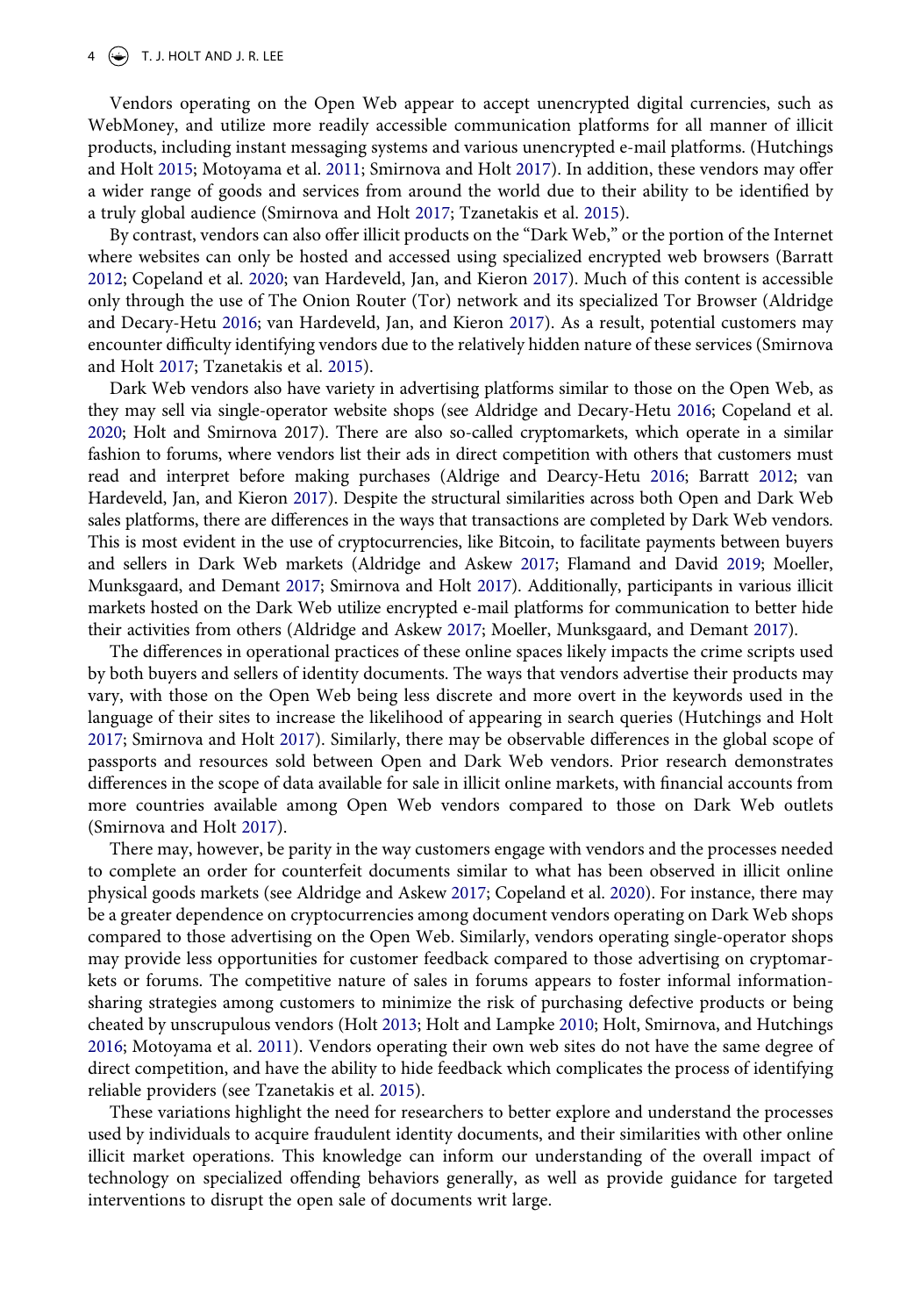# **Data and methods**

To address these questions, this study analyzed 19 market vendors located on the Open (n = 11; 57.9%) and Dark Web (n = 8; 42.1%; see [Table 1](#page-4-0) for detail). Data collection took place from August 2018 to December 2019 to allow for a large sample of advertisements to be collected. Sites were identified through the use of search protocols through Open and Dark Web browsers using keywords such as "buy identity document fake id passport." To augment the limited results of Dark Web search engines, this study included vendors listed in indexes such as the Hidden Wiki and other cryptomarket listings  $(n = 3; 15.8%)$  to identify service providers that had been observed in the past (Copeland et al. [2020;](#page-16-14) Flamand and David [2019\)](#page-16-24).

This sampling strategy led to a number of vendors, though the majority  $(n = 16, 84.2%)$  advertised via single-operator shops operating on websites hosted on either the Open  $(n = 11; 68.8%)$  or Dark Web ( $n = 531.2\%$ ). A limited number of vendors were identified advertising via cryptomarkets ( $n = 3$ ; 15.8%), though no Open Web forum vendors were found. It is unclear if this may be a function of our sampling strategy, or a reflection of the limited market for identity documents relative to the much larger online markets observed for drugs (e.g. Aldridge and Askew [2017](#page-15-4)) and stolen data (Smirnova and Holt [2017\)](#page-17-14). Thus, the convenient nature of this sample may limit its generalizability to all illicit markets operating online.

It should be noted that none of the services offered so-called camouflage or fantasy passports and identity documents (see Brantingham [2007;](#page-15-5) Musco and Coralluzzo [2016\)](#page-17-8). Any materials claiming an individual's residency to fictitious places or citizenship to nations whose names have changed, such as Rhodesia (which is now Zimbabwe), would fall under this category. It is thought that such identity documents would disable individuals from successfully passing through national borders, as there are lists available that document the place-names associated with such materials (Brantingham [2007;](#page-15-5) Musco and Coralluzzo [2016](#page-17-8)). This study's exclusion of such products differs from prior estimates that suggest individuals could obtain fictitious documents from online vendors at various prices (Brantingham [2007;](#page-15-5) Musco and Coralluzzo [2016](#page-17-8)).

<span id="page-4-1"></span>The dataset was created by saving all pages from each site as html files for analysis. Text and images from each website were then read and coded by hand for qualitative and quantitative analyses by both authors (see Aldridge and Askew [2017](#page-15-4); Copeland et al. [2020](#page-16-14)). Most all the Open Web vendors in this analysis operated multiple page websites, leading the total sample to produce approximately 250 pages of printed content for analysis. A qualitative case study design was employed to consider the practices of both vendors and their customers based on the language provided in their advertisements, as well as

| Vendor ID      | <b>Hosting Location</b> | <b>Advertisement Type</b> |
|----------------|-------------------------|---------------------------|
| 1              | Dark Web                | Cryptomarket              |
| $\overline{2}$ | Open Web                | Shop                      |
| 3              | Dark Web                | Cryptomarket              |
| 4              | Open Web                | Shop                      |
| 5              | Open Web                | Shop                      |
| 6              | Open Web                | Shop                      |
| 7              | Open Web                | Shop                      |
| 8              | Open Web                | Shop                      |
| 9              | Dark Web                | Cryptomarket              |
| 10             | Open Web                | Shop                      |
| 11             | Open Web                | Shop                      |
| 12             | Open Web                | Shop                      |
| 13             | Dark Web                | Shop                      |
| 14             | Dark Web                | Shop                      |
| 15             | Open Web                | Shop                      |
| 16             | Dark Web                | Shop                      |
| 17             | Dark Web                | Shop                      |
| 18             | Dark Web                | Shop                      |
| 19             | Open Web                | Shop                      |

<span id="page-4-0"></span>**Table 1.** Descriptive statistics of sample (N = 19).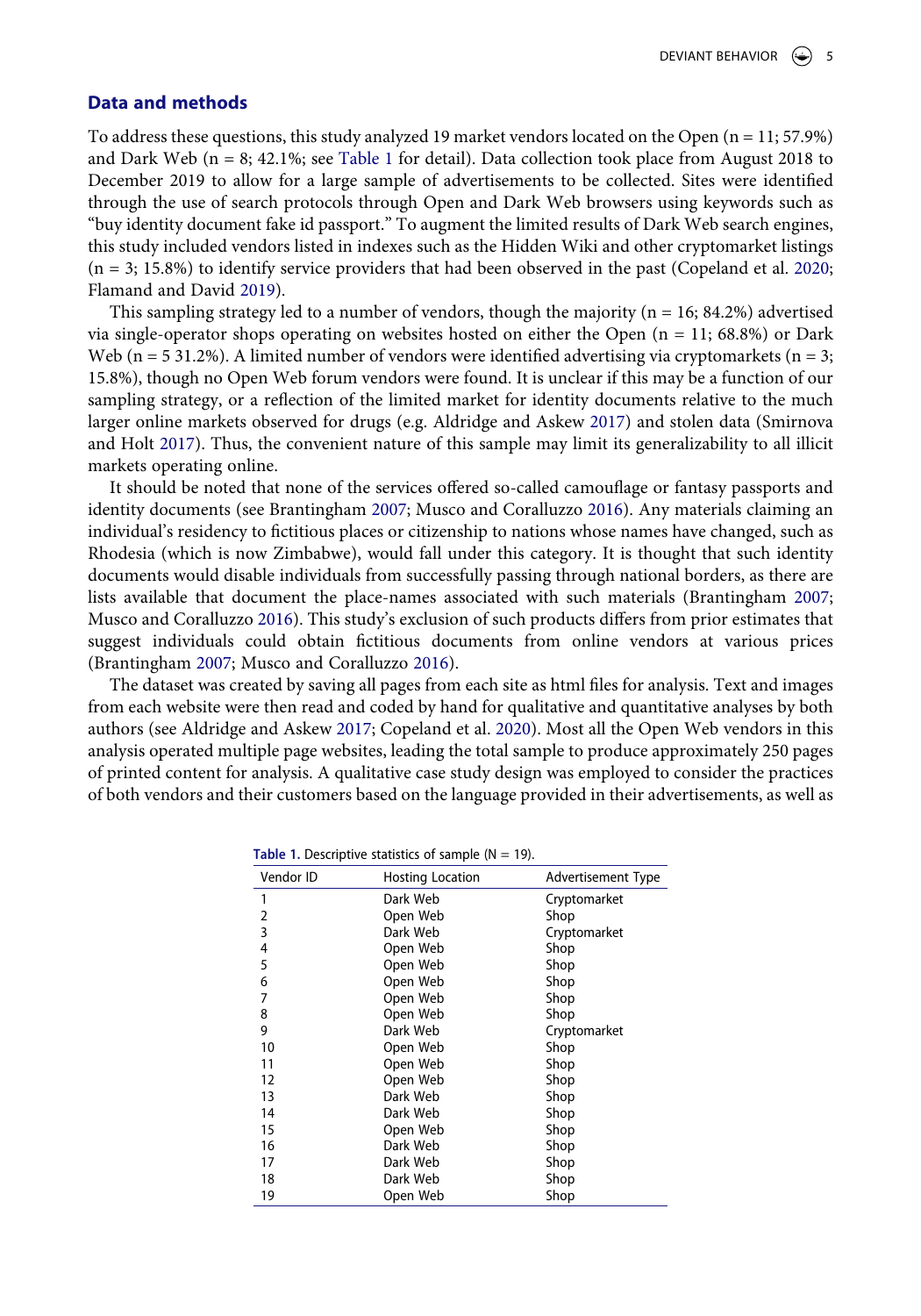any images posted for products (see also Aldridge and Askew [2017](#page-15-4); Copeland et al. [2020](#page-16-14); Holt [2013;](#page-16-22) Hutchings and Holt [2015](#page-16-11)).

Open coding was used to identify common themes across the data and fit into the script processes laid out by Cornish [\(1994\)](#page-16-16). A particular focus was placed on identifying the common processes of each phase of a scene, including conditions that precipitate or motivate a certain action, as well as conditional behaviors that may result from specific decisions or actions (Hutchings and Holt [2015](#page-16-11)). Awareness of law enforcement activities was also considered as it may lead to certain actions that minimize detection. In addition, methods of purchase, payment, and distribution of product were explored along with any customer support measures and trust mechanisms used by vendors as indications of actualizing, doing, and exiting activities (Hutchings and Holt [2015\)](#page-16-11). Additionally, the range of products sold by place and any differences in price were examined in detail (Smirnova and Holt [2017](#page-17-14)). All list prices were converted from their original currency (e.g., Euro, Bitcoin) to the equivalent U.S. Dollar value based on 2019 exchange rate listings. Deviant cases were also highlighted, particularly with regard to their use of affiliate programs, to demonstrate differences in the behaviors of vendors and their customers.

# **Findings**

This analysis utilized public-facing information provided by vendors in their advertisements on the Open and Dark Web. Similar to previous examinations of online data markets, the nature of the current data forced a focus on the scene of online spaces and the market itself (Hutchings and Holt [2015](#page-16-11)). Offline scenes were also considered where possible, though they had to be filtered through the lens of vendor commentaries. This analysis also focused on the observed scripts of document vendors, with potential scripts for customers based on hypothetical circumstances where appropriate, as we are unable to assess the scripts of customers in their own words. The findings move through the preconditions of potential customers, initiation and entry into the market, vendor actualization and doing of document creation, and exit scripts of the customer and vendor in detail. Direct quotes from vendors were provided using direct language from each post with all spelling and grammar intact. Usernames and URLs were excluded to provide a modicum of anonymity for users (see also Holt [2013;](#page-16-22) Hutchings and Holt [2015](#page-16-11)).

# *Preconditions of potential customers*

Examining advertisements for counterfeit documents demonstrated two key potential preconditions vendors employed to affect customer purchasing: travel and economics. The majority of vendors noted the utility of purchasing their products as a vital way to benefit from travel, as noted in this ad from Vendor 15 stating: "To travel is to live" . . . If you travel, you achieve everything and that could be only possible if you own "passport". A passport is not only approval to all your international trips, but also an identity proof." Vendor 19 also stated: "For a citizen of a totalitarian country or one that holds a passport with poor visa-free travel it means complete freedom of movement along with the right to live and work in a normal developed society." Vendor 8 made similar comments: "Certain passports enable one to travel visa-free from country to country unrestricted. For example, a European passport enables the owner to visit 26 European countries unhindered as a result of the 1985 Shengen agreement."

Several vendors also emphasized the economic benefits that could be accrued through the purchase and use of fraudulent documents. For instance, Vendor 19 wrote: "A second passport can be your key to reduced taxes and increased asset protection and . . . allows you to do whatever you want with your money is a truly liberating experience." Vendor 8 similarly noted: "Your country of birth may have a tax system that stifles your earning power, and you may wish to use . . . what may be the preferential banking systems and tax laws of that country."

An additional precondition noted by one Open Web vendor was the need for identity documents among under-aged individuals in the United States. Since persons under the age of 21 are unable to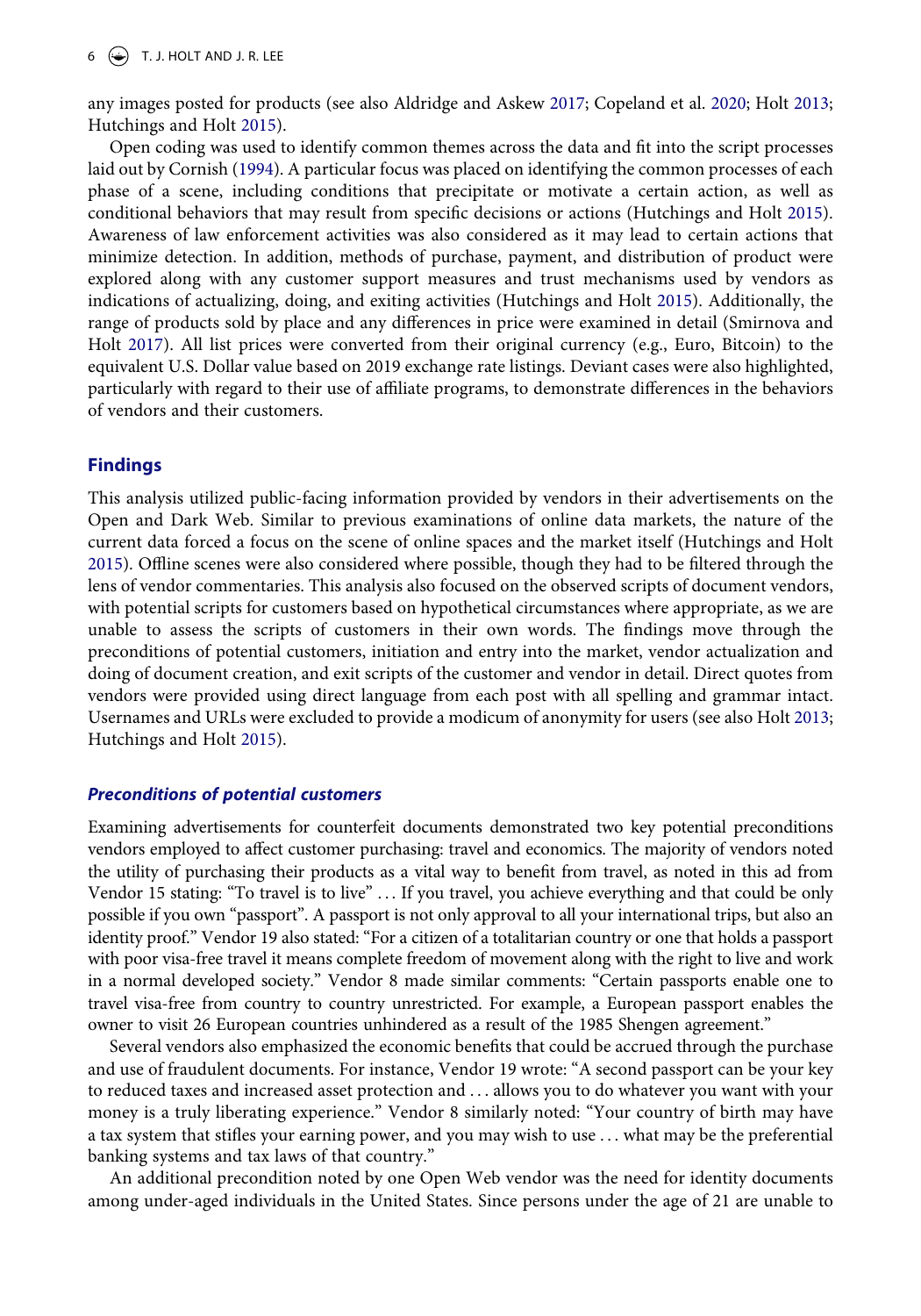enter certain bars or purchase alcohol in the United States, having a license or identity document indicating the person is of age would remove such restrictions (Martinez, Rutledge, and Sher [2007;](#page-17-6) Martinez and Sher [2010\)](#page-17-7). The Vendor emphasized the value of their documents to this effect, stating: "By growing off the underage drinking problem here [in the US}, with it grows the selling and making of ID cards that are scan proofed. Authorities here are already fighting a losing battle, because their approaches just don't work anymore."

Though this language was exceptional, it fits within the overall narrative that customers could benefit from purchasing false credentials. Additionally, it demonstrates a tacit awareness that vendors' products may be used to break the law. Despite this, only two sites indicated the legal risks that customers faced if they used counterfeit documents in certain circumstances. Vendor 11 wrote: "It becomes ILLEGAL when you try to legally use any of the Fake or Novelty documents to obtain legal services like Traveling with a Fake Passport. The Fake passport will not pass any airport scan checks and you will be held for using a Fake document." It is unclear whether this message was intended to indemnify or neutralize any responsibility on the part of the vendors, as observed in other online illicit markets for drugs (see Flamand and David [2019\)](#page-16-24) and cybercrime services (see Holt [2013;](#page-16-22) Hutchings and Holt [2015\)](#page-16-11). A subtler message was expressed by Vendor 8, stating: "we always advise our clients to let us produce them the Real documents if they legally want to use the document." The emphasis on the legal nature of document use by customers illustrates vendors are aware of and understand certain aspects of the law.

#### *Initiation and entry into the market*

The primary script for customers to enter into the online market for counterfeit documents required them to use a web browser and/or Dark Web browser plugin to access the sites where vendors advertise and operate. As noted, the majority of vendors advertised through the Open Web (57.9%), enabling ready access to their page content through search engine queries. Those operating on the Dark Web would have to use either links to known vendors via resources like the Hidden Wiki or attempt to identify ads in existing cryptomarkets offering various drugs, guns, and illicit products (see Aldridge and Decary-Hetu [2016;](#page-15-3) Copeland et al. [2020;](#page-16-14) Smirnova and Holt [2017](#page-17-14)). Customers would then have to read the content of the identified advertisements and make a determination as to what vendor best fit their needs.

The reason a customer decided to purchase through a specific vendor was not clear from the language presented in the current sample of advertisements. One factor may be the perceived level of trust that customers felt in the vendor's claims of reliability and authenticity. Only three of the vendors in this sample provided evidence of customer feedback, though they were all single-operator shops, calling to question the veracity of the posted content. In the absence of customer feedback, several vendors took steps to explain their supposed instrumental actualization process to create documents for customers. These comments demonstrated sourcing and legitimacy of vendors' goods and service capabilities to potential customers.

One key claim made by vendors were ties to coconspirators in government agencies who facilitated access to resources, materials, and document approval. For instance, Vendor 19 stated: "We work directly with Government representatives to deliver a fast & secure process of acquiring your second passport." Similarly, Vendor 14 stated: "I create the require[d] official documents and application for you based on your photo and appearance. I give the documents . . . to my associate within Department of State Passport Agency in your country." Some vendors specified the tools and resources they used to increase the legitimacy of their claims. For instance, Vendor 11 noted:

We duly replicate all security features like special paper, watermarks, security threads, intaglio printing, microprinting, fluorescent dyes, color-changing ink, document number laser perforation, latent image, laser image perforation while producing passports and other related documents.

Vendor 10 similarly noted: "Drivers license have RFID chips. License/I.D are Renewable at any local office in country of issue. Holograms, UV infrared ink and watermarks. Driver's License are registered (DVLA/DMV/IBM)."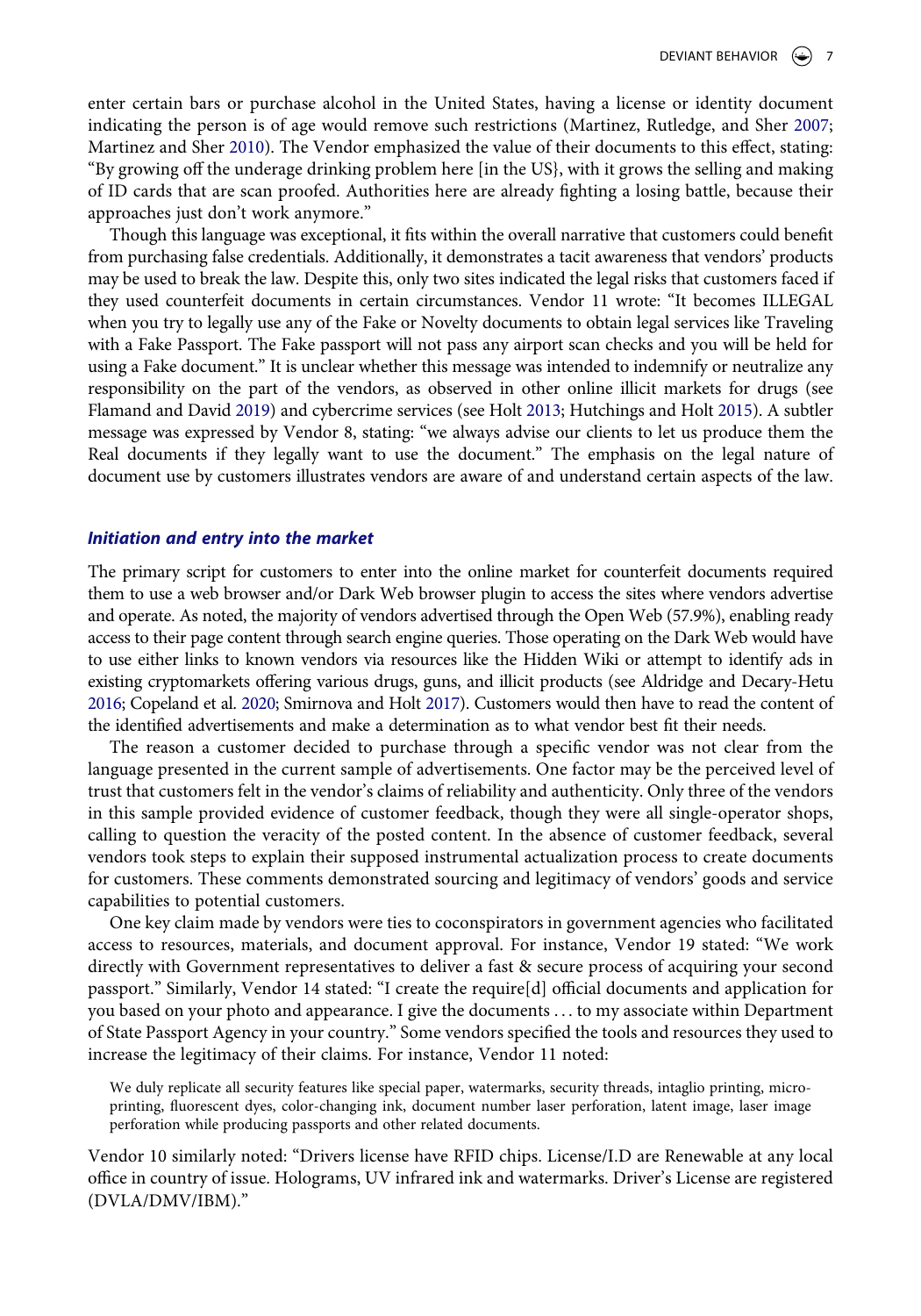Customers' specific document needs also likely shaped their decision to interact with certain vendors. To that end, a total of 1,648 individual products were advertised across this sample of Open and Dark Web vendors. The majority of vendors sold passports  $(n = 660; 40\%)$ , followed by state or national identity cards (n = 415; 25.2%), and driver's licenses (n = 323; 19.6%). Additionally,  $10.1\%$  (n = 167) of vendors sold what are referred to as whole sets, meaning a passport, identity card, and driver's license. Lastly,  $3.5\%$  (n = 58) sold visas while 1.5% (n = 25) sold other items such as marijuana cards, student IDs, and various foreign language certificates such as TOEFL and IELETS. Open Web vendors were much more likely to sell multiple types of identity documents, particularly passports, identity cards, and driver's licenses. Dark Web vendors were more likely to specialize in selling one form of identification, with the exception of one vendor who offered a range of products.

The emphasis vendors placed on the perceived legitimacy of their products were vital for customers, as they varied in their claims of producing legitimate documentation. A total of 915 (60.2%) items sold by vendors were specified as being either fake or legitimate. Of these items, 422 (46.1%) were fake while 493 (53.9%) were listed as legitimate. The majority of state IDs (56.8%;  $n = 133$ ; total = 234) and passports (56.7%;  $n = 246$ ; total = 434) were listed as fake. The majority of driver's licenses  $(69.9\%; n = 100; total = 143)$  and whole units  $(100\%; n = 94)$  were listed as being legitimate. In addition, only five total products advertised on the Dark Web listed the legitimacy of their documents, with only one being listed as legitimate.

When segmented by place, the majority  $(51.2\%; n = 843)$  of products were associated with European or EU member states (see [Table 2](#page-7-0)). A modest number also came from Asian (11.7%;  $n =$ 192), South American (8.4%;  $n = 139$ ), and Middle Eastern (7.2%;  $n = 119$ ) nations. Additionally, documents for Central American nations (1%;  $n = 17$ ), the U.K. (2.4%;  $n = 39$ ), Australia/New Zealand  $(3.6\%; n = 59)$ , Canada  $(2.4\%; n = 39)$ , and Africa  $(1.2\%; n = 20)$  represented a far smaller segment of the overall proportion of products offered. U.S. documents were a surprisingly small proportion of all countries represented (5.2%;  $n = 85$ ), with 81.4% ( $n = 35$ ) of products described by the vendor as being fake. This is in stark contrast to most other nations where there was a reasonably equitable split between fake and legitimate documents sold. Additionally, there were only 43 (2.8%) total instances of individuals selling specific U.S. state identifications/driver's licenses.

The proportion of documents specifically identified as being capable of legitimate use varied by location, with the highest proportion of legitimate goods sold within Central American (71.4%;  $n = 10$ ) and Middle Eastern nations (69.4%;  $n = 50$ ). The lowest proportion of legitimate documents appear to originate within the U.S. (18.6%;  $n = 8$ ). The remainder of locations were almost equally split between fake and legitimate.

|                      | Driver's License | ID  | Passport | Visa | Whole | Other |
|----------------------|------------------|-----|----------|------|-------|-------|
| Africa               | 4                | 4   | 9        |      | 2     |       |
| Asia                 | 34               | 35  | 90       | 10   | 19    |       |
| Australia            | 15               | 16  | 19       | 2    |       |       |
| Canada               |                  | 11  | 16       |      | 4     |       |
| Caribbean            | 4                | 4   | 9        |      | 3     |       |
| Central America      | 3                | 3   | 9        | 0    | 2     |       |
| European Union       | 178              | 219 | 329      | 26   | 91    |       |
| Middle East          | 21               | 21  | 53       | 5    | 14    |       |
| Mexico               | 4                | 4   | 9        |      | 3     |       |
| Russia               | 8                |     | 9        |      | 3     |       |
| South America        | 24               | 24  | 72       |      | 12    |       |
| United Kingdom       |                  | 11  | 15       |      | 4     |       |
| <b>United States</b> | 13               | 50  | 16       |      | 3     |       |
| Unspecified          |                  | 6   | 5        |      |       | 13    |
| Total                | 323              | 415 | 660      | 58   | 167   | 25    |

<span id="page-7-0"></span>**Table 2.** Frequency of items by product type and location ( $N = 1,648$ ).

\*Note: The frequency of products by type exceeds the total number of product listings  $(N = 1,521)$  because numerous ads had individual item listings that fit into multiple product type categories (e.g., "Spain passport + driving license").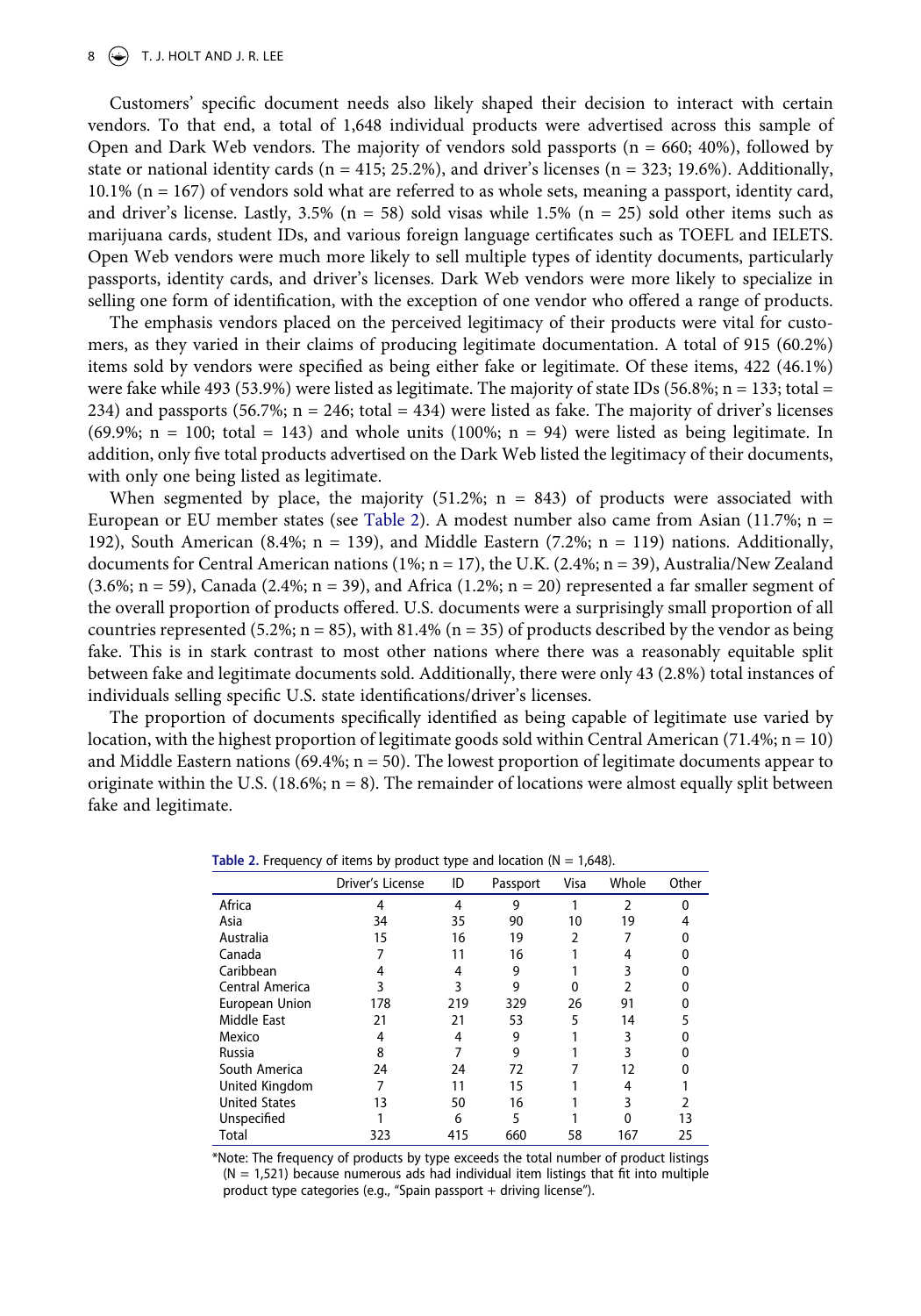Additionally,  $49.8\%$  (n = 329) of all advertised passports originated from EU nations, which was the largest concentration of any nation-set. The same pattern was observed for IDs  $(52.8\%; n = 219)$ , driver's licenses (55.1%; n = 178), wholes (54.5%; n = 91), and visas (44.8%; n = 26). In fact, the next largest set of nations represented in passport sales were Asian  $(13.6\%; n = 90)$  and South American nations (10.9%; n = 72). While the U.S. composed a relatively small proportion of all nations within passport (2.4%;  $n = 16$ ) and wholes (1.8%;  $n = 3$ ) advertisements, they were the second largest category for state IDs (12%;  $n = 50$ ). Asian nations were, however, second in product listing for driver's licenses (10.5%; n = 34), wholes (11.4%; n = 19), and visas (17.2%; n = 10). South American nations were the third highest representation in driver's licenses (7.4%; n = 24) and visas  $(12.1\%; n = 7).$ 

There were also differences in the proportion of countries advertised on the Open Web relative to the Dark Web. A smaller distribution of nations was observed in Dark Web ads, with EU nations and the U.S. were equally represented by vendors at  $40\%$  each (n = 18). Only three other locations were specified by vendors: the U.K.  $(8.9\%; n = 4)$ , Russia  $(4.4\%; n = 2)$  and Canada  $(2.2\%; n = 1)$ . This provides some support for the notion that Dark Web markets feature less global variation than listings posted on the Open Web (Smirnova and Holt [2017\)](#page-17-14).

The observed price for products also varied by location (see [Table 3\)](#page-8-0), with EU nations having the greatest variation in price, ranging from 3 USD to 6,496. USD Items from Canada had the highest mean price at 1,533.20, USD followed by the U.K. (\$1,480.48) and Australia/New Zealand (\$1,394.42). The U.S. had the lowest average price for product at 733.79, USD and was the only country to have a mean price for product under 1,000. USD Products advertised on the Open Web were also substantially higher priced relative to items listed on the Dark Web. For instance, products listed on the Open Web had an average price of 1,299.52 USD compared to 670.22 USD on the Dark Web (see [Table 4\)](#page-8-1). The observed difference in price was also statistically significant between Open and Dark Web products generally  $(t_{53,550} = 5.811, p < .001)$ .

The pricing for products also varied dramatically by vendor and product type (see [Table 5\)](#page-9-0). For instance, passports had the greatest variation in pricing, ranging from 10 USD to 10,000, USD with an

| Table 3. Observed price of products by location in USD. |               |               |            |
|---------------------------------------------------------|---------------|---------------|------------|
|                                                         | Minimum Price | Maximum Price | Mean Price |
| Africa $(N = 15)$                                       | 350.00        | 3,360.00      | 1,356.67   |
| Asia ( $N = 149$ )                                      | 350.00        | 6,496.00      | 1,315.07   |
| Australia ( $N = 53$ )                                  | 350.00        | 6,160.00      | 1,394.42   |
| Canada $(N = 30)$                                       | 350.00        | 6,160.00      | 1,533.20   |
| Caribbean $(N = 18)$                                    | 500.00        | 3,100.00      | 1,223.33   |
| Central America ( $N = 13$ )                            | 600.00        | 3,100.00      | 1,309.23   |
| European Union ( $N = 687$ )                            | 3.00          | 6,496.00      | 1,298.88   |
| Middle East $(N = 103)$                                 | 500.00        | 3,200.00      | 1,280.52   |
| Mexico ( $N = 18$ )                                     | 500.00        | 3,300.00      | 1,273.33   |
| Russia ( $N = 25$ )                                     | 2.00          | 3,000.00      | 1,123.02   |
| South America ( $N = 110$ )                             | 350.00        | 3,200.00      | 1,241.65   |
| United Kingdom ( $N = 32$ )                             | 5.00          | 6,160.00      | 1,480.48   |
| United States ( $N = 74$ )                              | 18.00         | 6,496.00      | 733.79     |
| Unspecified $(N = 9)$                                   | 35.00         | 10,000.00     | 2.194.89   |

<span id="page-8-0"></span>

|  |  |  | Table 3. Observed price of products by location in USD. |  |  |  |  |
|--|--|--|---------------------------------------------------------|--|--|--|--|
|--|--|--|---------------------------------------------------------|--|--|--|--|

\*Note: Frequency may not equal total number of product listings ( $N = 1,521$ ) due to missingness in observed price.

<span id="page-8-1"></span>

| Table 4. Observed price of open and dark web products in USD. |  |  |  |  |  |  |  |
|---------------------------------------------------------------|--|--|--|--|--|--|--|
|---------------------------------------------------------------|--|--|--|--|--|--|--|

|                                   | Minimum Price | Maximum Price | Mean Price |
|-----------------------------------|---------------|---------------|------------|
| Open Web Products ( $N = 1,292$ ) | 16.00         | 10,000.00     | 1,299.52   |
| Dark Web Products $(N = 44)$      | 2.00          | 5,000.00      | 670.22     |

**\***Note: Frequency of products may not equal total number of product listings (N = 1,521) due to missingness in observed price.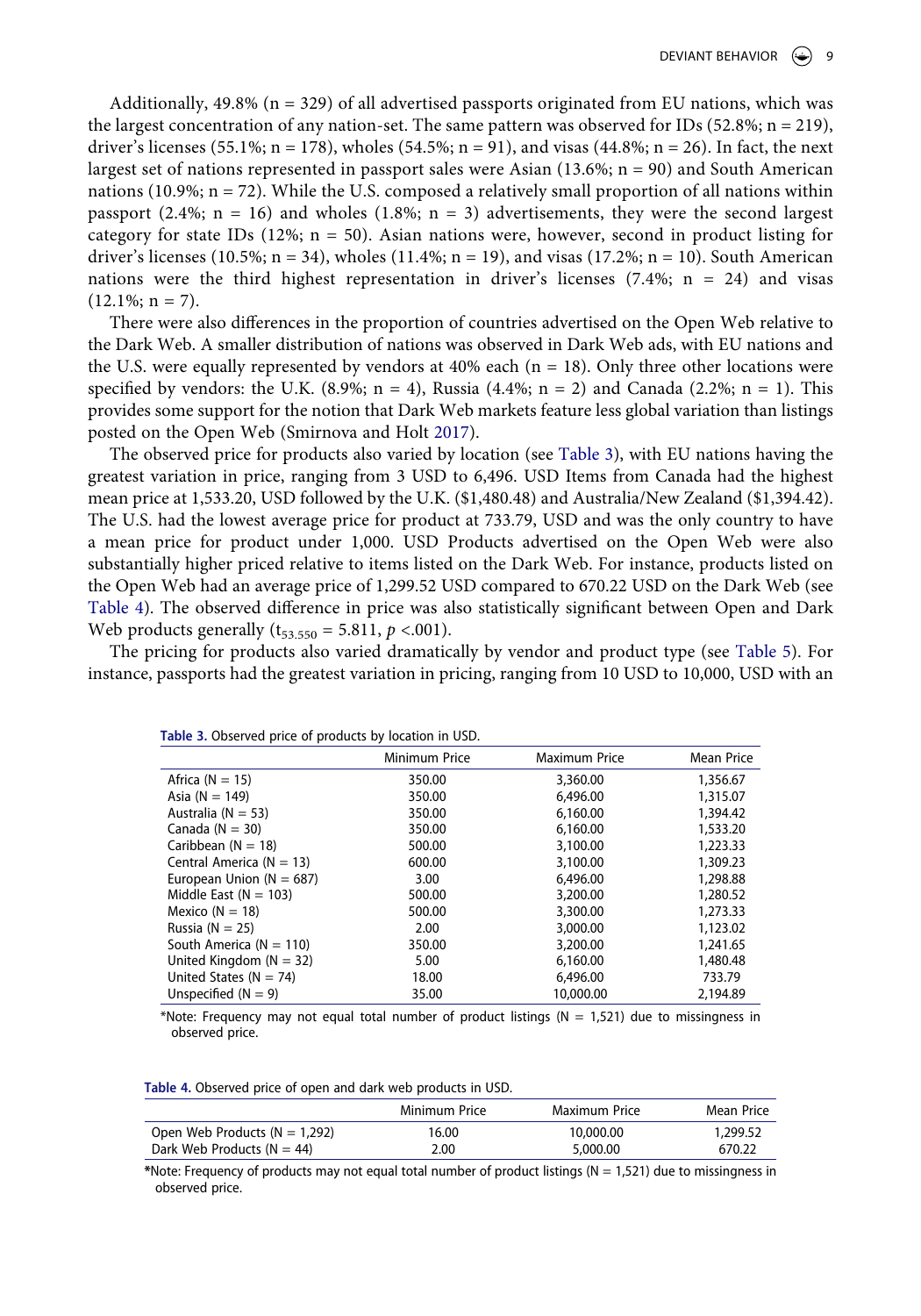# 10  $\left(\bigstar\right)$  T. J. HOLT AND J. R. LEE

| Product Type                   | Minimum Price | Maximum Price | Mean Price |
|--------------------------------|---------------|---------------|------------|
| Driver's License ( $N = 293$ ) | 5.00          | 5,000.00      | 714.31     |
| ID ( $N = 391$ )               | 2.00          | 2,240.00      | 562.95     |
| Passport ( $N = 552$ )         | 10.00         | 10,000.00     | 1,452.28   |
| Visa $(N = 57)$                | 500.00        | 500.00        | 500.00     |
| Whole $(N = 167)$              | 2,500.00      | 6,496.00      | 3,222.47   |
| Other $(N = 2)$                | 59.00         | 5,000.00      | 2,529.50   |

<span id="page-9-0"></span>**Table 5.** Observed price of products by type in USD.

**\***Note: Frequency of products may not equal total number of product listings (N = 1,521) because of missingness in observed price.

average price of 1,452.28. USD In general, visas had the lowest average price (\$500), followed by IDs (\$562.95) and driver's licenses (\$714.31). Wholes had the highest average price (\$3,222.47), which is sensible given the number of items included in the package. Additionally, there were differences observed in the pricing of products on the basis of their advertised legitimacy (see [Table 6\)](#page-9-1). Products specified as real or legitimate had a higher mean price (\$1,705.02), while those listed as fake were substantially lower (\$741.95). Additionally, the observed difference in price was also statistically significant between real and fake products generally  $(t_{897.967} = -5.273, p < .05)$ .

### *Initiation and entry into the market*

Customers initiated transactions after reviewing advertisements and selecting a vendor as with other illicit market purchases (see Aldridge and Askew [2017](#page-15-4); Copeland et al. [2020;](#page-16-14) Flamand and David [2019;](#page-16-24) van Hardeveld, Jan, and Kieron [2017](#page-17-17)). This phase of the script begins with first contact between the customer and their preferred vendor, as explained by Vendor 11:

First, you should start by getting in contact with us, using the contact form on this web page or with the contact details provided on the header and footer of each page our this website. Let us know precisely what your situation is, and what you will need us to provide for you.

-After we receive your message, our support team will get in touch with you directly with all the necessary follow up and complimentary details for the transaction.

-Upon confirmation of the transaction details, we will proceed with the processing of the documents, together with the legal registration and certification depending on the precise document needed and your area or country of jurisdiction.-After document processing, It will be presented to you for verification and validation. We will then proceed with payment for the service, after which your document will then be delivered to you in the quickest notice.

Vendors with online order functionality also allowed customers to submit complete orders electronically. This was explained in the language from Vendor 5's site:

Simply, there are three things you need to prepare: **1.color certificate photo; 2.ID signature photos; 3.A small amount of bitcoins [to pay for the item]** Once you're ready, you just need to choose the state ID you want to make on the website, fill in the required information step by step, and pay a small amount of bitcoin to complete the order . . . In the store section, click on Buy Fake ID. Edit all the details you want in our fake ID card. You can change your name, date of birth, height, eye color, ID number, signature and upload photos. If there is anything

<span id="page-9-1"></span>

| Table 6. Observed price of products by legitimacy in USD. |  |  |  |
|-----------------------------------------------------------|--|--|--|
|-----------------------------------------------------------|--|--|--|

|                            | Minimum Price | Maximum Price | Mean Price |
|----------------------------|---------------|---------------|------------|
| Real Product ( $N = 414$ ) | 358.00        | 10,000.00     | 1,705.02   |
| Fake Product $(N = 368)$   | 99.00         | 2,240.00      | 741.95     |

**\***Note: Frequency of products may not equal total number of product listings (N = 1,521) because of missingness in observed price.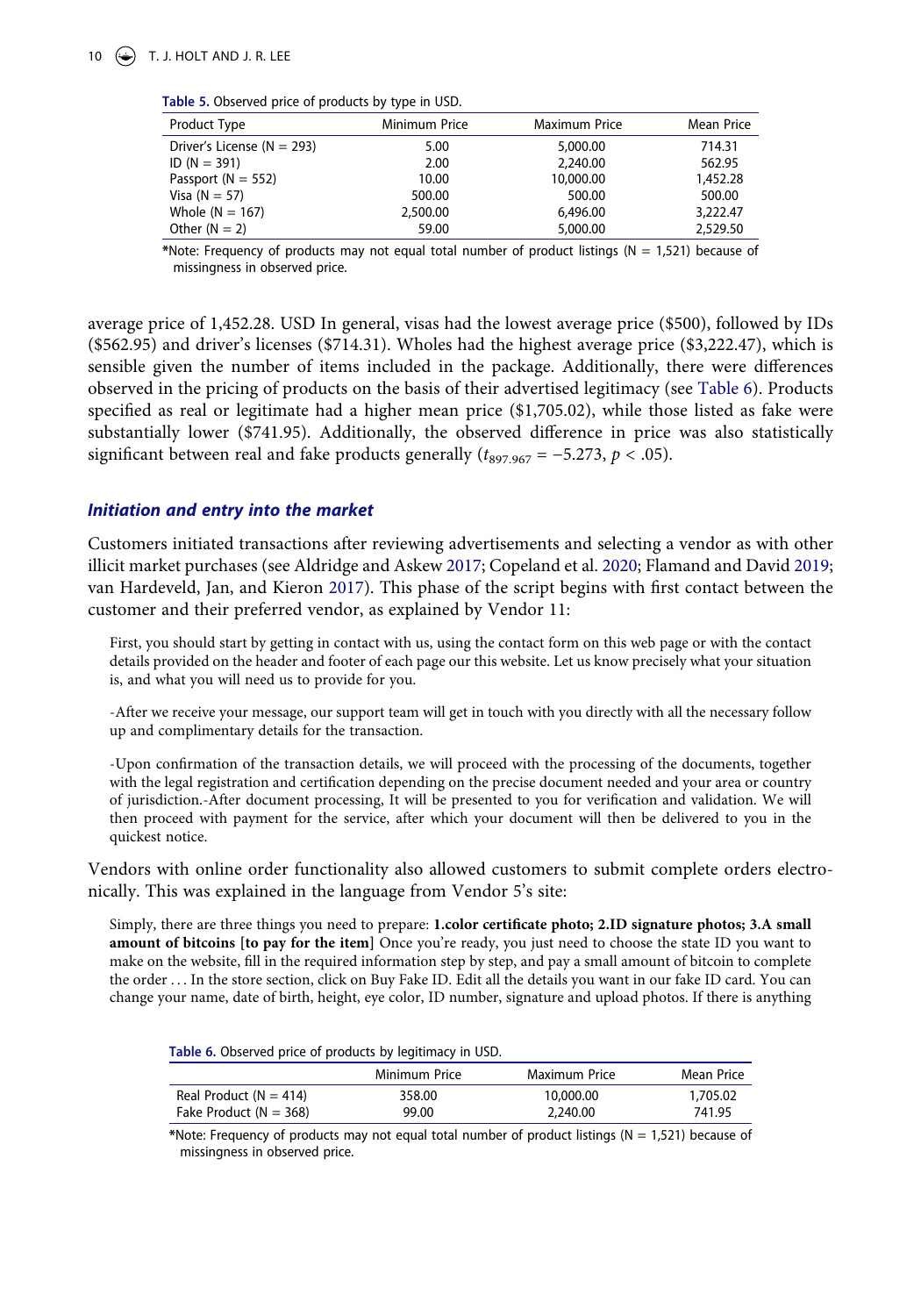else that needs to be edited on the ID, please fill in your request in Additional info. When all this is done, you can choose to check out or add information about another ID.

Most vendors preferred to engage with customers through electronic means, primarily e-mail platforms. Two vendors provided g-mail addresses, while another two operated a website-based contact form or ticketing system. One used encrypted e-mail via protonmail, a commonly used platform by Dark Web service providers offering various illicit goods (see Aldridge and Askew [2017;](#page-15-4) Copeland et al. [2020](#page-16-14); van Hardeveld, Jan, and Kieron [2017\)](#page-17-17). Six vendors also indicated a phone number for direct contact via voice or text, while one vendor also listed Whatsapp and Skype contacts, respectively.

Vendors also required customers to provide personal information that would be used to create the specific identity document(s) they purchased. The quantity of required information varied by vendor, though most were noted in this ad from Vendor 15: "Your Vital information consists of Your Name, Sex, Date of Birth, Height, etc. And vital information varies depending on the type of document you want us to produce." Customers were also required to provide a photo for all identity document purchases. For instance, Vendor 5 provided a full "Frequently Asked Questions" (FAQ) section for photo production and an image providing exact details to produce the best quality image. The emphasis on a valid and useable photo was also evident in Vendor 15's advertisement, stating: "the photo must be the photo of the person who will be using the document. So the photo must be valid." Otherwise, vendors appeared unconcerned as to whether customers provided legitimate information for document creation.

# *Vendor actualization and doing of document creation*

After a customer initiates contact with a vendor and enumerates their purchase request, the exchange has to be actualized through direct payment. At that time, vendors would engage in the process of document creation. All vendors required payment upfront, which introduces a degree of risk for customers in the event vendors do not deliver as noted in analyses of other online illicit markets (Aldridge and Askew [2017](#page-15-4); Copeland et al. [2020;](#page-16-14) Herley and Dinei [2010;](#page-16-21) Hutchings and Holt [2015](#page-16-11)). The majority of vendors preferred electronic payments as they provided immediate, verifiable receipt of currency in exchange for product. Bitcoin (n = 16) and other cryptocurrencies  $(n = 3)$  were commonly accepted across vendors regardless of their presence on the Open or Dark Web. Moneygram and Western Union were also accepted by six vendors in keeping with prior analyses of illicit market operations for goods (Holt [2013;](#page-16-22) Hutchings and Holt [2015;](#page-16-11) Motoyama et al. [2011\)](#page-17-16). Lastly, three vendors accepted direct wire or money transfer services as payment for goods.

The preference for Bitcoin was made clear by several vendors, due in large part to the overtly illicit nature of their operations. For instance, Vendor 11 explained why it prohibited the use of credit cards and PayPal: "Unfortunately due to the specification of our business it has been difficult accept this payment methods." Vendor 5 was more direct, stating: "It's very simple. It's total anonymous (for you and for us). We are selling fake IDs here and we need a payment method which is anonymous and easy to use. It's really not that difficult to buy bitcoins today."

After receipt of payment, vendors would enact the creation and distribution process from their side. For instance, Vendor 13 stated in their FAQ: "How long does it take to make and ship the IDs? ID cards/drivers licenses about 14 days, passports 21 days." Vendor 5 gave greater detail, including the delivery process stating:

After completing the order, we will automatically start the production process, and your ID will be ready in about 3-5 days. Then we will send the ID to you by parcel according to the delivery mode you choose in the order. After sending out, we will also provide tracking numbers so that you can inquire about the location of the package at any time, which is so simple and reliable.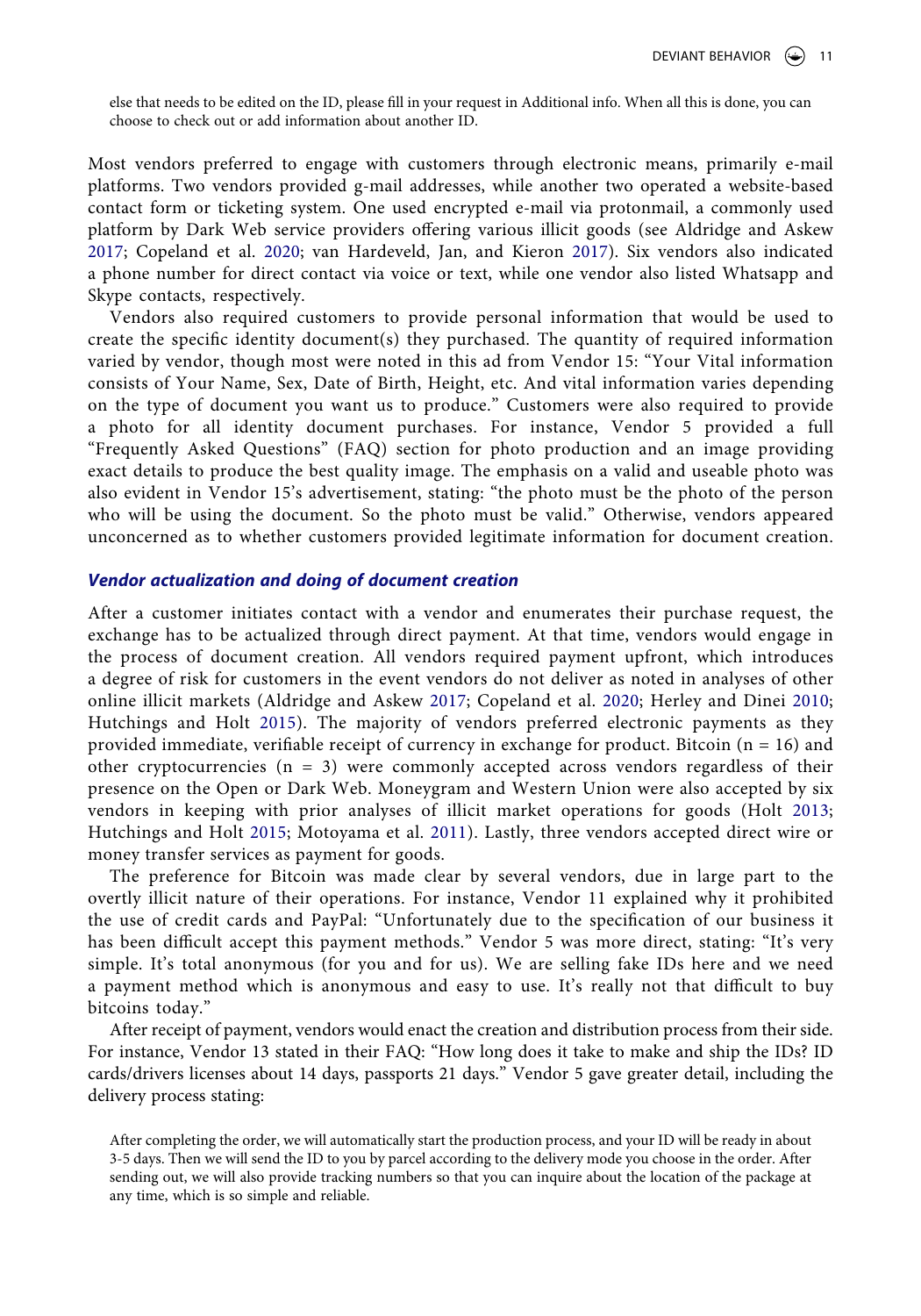# 12  $\left(\rightarrow\right)$  T. J. HOLT AND J. R. LEE

A range of shipping options were available to vendors, which could influence delivery times depending on the location of the customer. This was noted in the language from an Open Web vendor (Buy-id.com), stating:

Delivery time depends on the delivery mode and location you choose in your order . . . Generally speaking, choose DHL express delivery to the United States. Receiving time is only **5-7 days**, if it is in other parts of the world, it will need to increase by 1-2 days. If you choose free delivery, the average time is **7-14 working days**, because the delivery of USPS is always so random. Either way, you can get a tracking number, so everything is under your control.

There was a lack of transparency in most advertisements as to the modes of delivery preferred by vendors, as noted in other studies of online illicit markets for physical goods (Aldridge and Askew [2017](#page-15-4); Copeland et al. [2020;](#page-16-14) Moeller, Munksgaard, and Demant [2017\)](#page-17-18). Three indicated they used DHL, two stated using FedEx and UPS, while only one vendor noted they used the U.S. Postal Service. It is unclear why vendors limited this information in public posts, as it is essential that buyers understand how products will be shipped. This may be a function of operational security for the vendor as these traditional supply chain providers may be more likely to detect or interdict products while in transit. In fact, Vendor 11 noted the need for discretion while shipping in their FAQ section, stating: "**Do any of our company details appear on the document or envelopes they are sent in? Answer**: The documents will be sent in discrete packaging with no reference to our company." Similarly, Vendor 12 noted: "our packages come disguised as a normal letter to make sure it's not intercepted by the courier." Taken as a whole, these comments suggest vendors realized their inherent legal risks for distributing counterfeit identity documents and took steps to shield their operational practices to the extent possible in their ads.

# *Exit scripts of the customer and vendor*

Once delivery information was provided to customers and the product was shipped, the majority of vendors indicated that this satisfied the conditions of their exchange and enabled both parties to exit the script. A few vendors (26.3%;  $n = 5$ ), however, indicated that they would continue contact with customers in the event their purchases were incorrect or damaged. For instance, Vendor 5 stated: "We give each customer an identical copy free of charge so that they can get two identical fake IDs in one order. because it is not a rare case when people lose or otherwise destroy their card." This was the only vendor to specify they provided a duplicate item free of charge. Instead, four vendors (two from the Open Web and two from the Dark Web) indicated that they would provide product replacements. The specificity of replacement agreements varied, with notes as short as: "yes, there's a replacement time of 10 days. That means, you will get a new one." Another vendor provided a much more detailed paragraph elaborating the various conditions associated with a return, including notifying the vendor by e-mail within one calendar day of receipt of the product, and that the purchase must be received by the vendor within five calendar days of initial delivery. Such detailed language was exceptional, as the general lack of replacements or refunds mirrors prior research on other illicit market operations on the Dark Web (Aldridge and Askew [2017](#page-15-4); Hutchings and Holt [2015](#page-16-11)).

Four sites in this sample also indicated their willingness to continue engaging with customers to effect transactions over time. Specifically, these four vendors operated discount programs to repeat customers as a means to increase sales and offer discounts to regular customers. One of these programs was a simple discounting scheme, as explained in Vendor 5's FAQ section: "I want to order lots of fake documents, can I get a discount? Answer: According our discounting policy you will get 5% discount for your second order, 10% – for 3–4th and 5 or more – 15%." Such language and deals are consistent with other online illicit market strategies intended to retain long-term customers, including credit card data (Hutchings and Holt [2015](#page-16-11)), malicious software (Holt [2013\)](#page-16-22), and illegal drugs (Aldridge and Askew [2017\)](#page-15-4).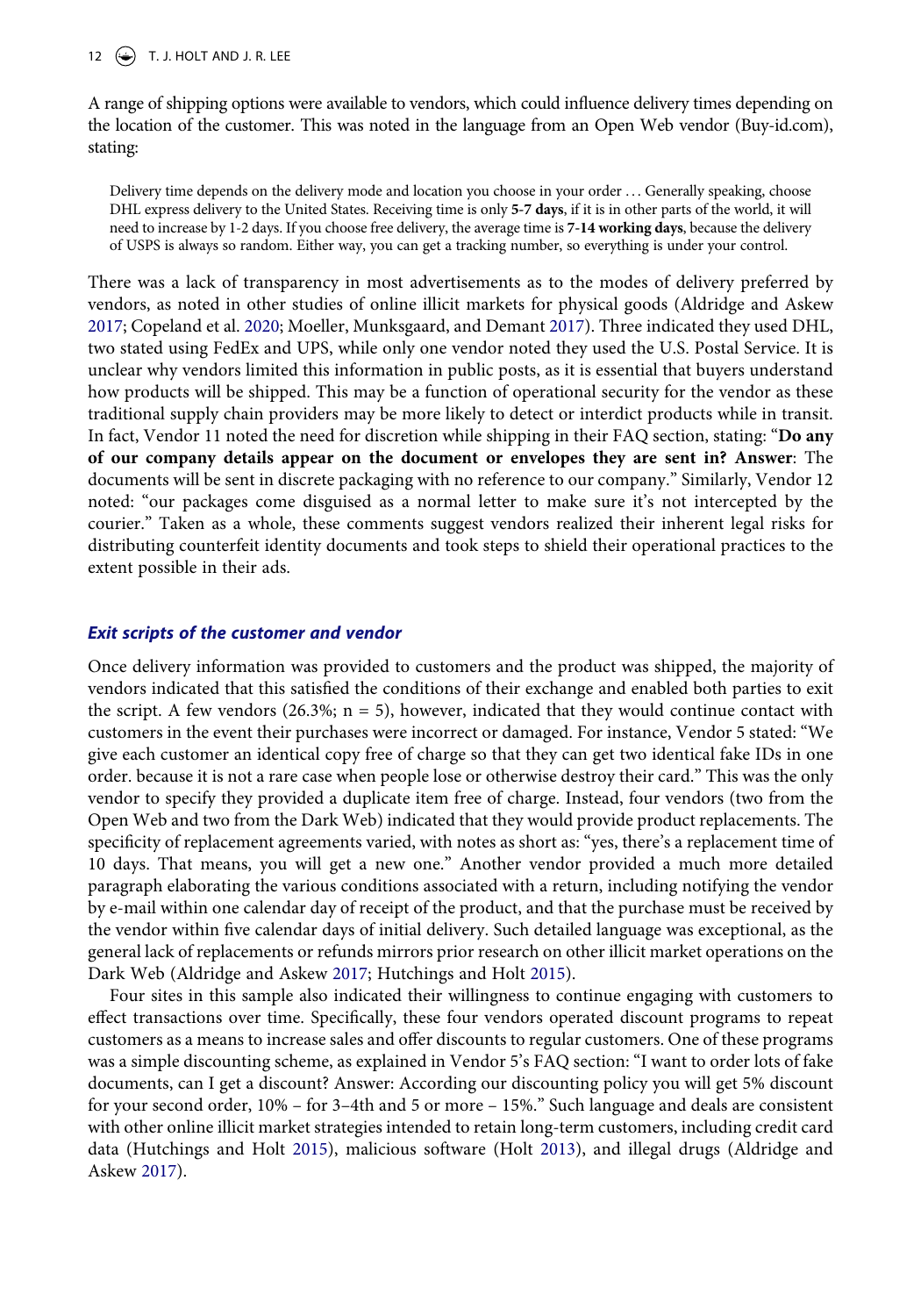Three other vendors offered so-called affiliate programs, or schemes designed to allow customers to monetize their knowledge of the vendor by driving customers to their site. Two of these were operated through Dark Web sites, as with this language from Vendor 16 that stated:

Tell others about this shop, and earn 1% from every purchase they will make. Simply give them this link: [removed] Replace YOURUSERNAME with your actual username on this site and get earnings directly to your wallet.

The other was run through an Open Web site using a more complex set of schemes. The first was a relatively simple program to offer referral discounts, stating: "1) share your offer link to a friend, 2) whey they sign up, they get a 25 USD voucher, 3) when they successfully purchase an id with the coupon, you will receive a 25 USD reward." The second scheme was far more involved, and turned customers into vendors operating as resellers for the site. They specifically targeted college students who could sell fake IDs in large quantities to enable underage youth to access local bars, using language such as "Are you currently enrolled in college, around a college, or just know a ton of people who want Fake IDs? Read more to see how it works and how to be a partner."

Anyone who wanted to become an affiliate was required to either deposit 1,000 USD into their personal account on the site or place an order for 10 state identity cards. At that time, the individual is authorized as a reseller for 30 days and entitled to a discounted per-unit price for documents: "according to different states, get a wholesale price of 35-50 USD per ID!" Individuals could retain their reseller status so long as they logged at least five identity document purchases per month. Additionally, resellers were entitled to "global express delivery" with goods arriving within four to 6 days of completion.

The inherent value of becoming an affiliated reseller lay in the ability to charge customers whatever price they see fit. The site specifically noted this in their description of why someone would become a reseller, stating: "In a word, there are too many college students or international students who join us and earn a lot of money. Don't envy them driving luxury cars and hugging beautiful women. You can too." Though a reseller could charge any amount they saw fit, the site noted: "The happier your customers are, the more likely they are to tell their friends that they know where to get an ID. We recommend charging 50, USD but some people charge as much as 200 USD!" Though such an act would seem illegal, the Vendor utilized language that helped minimize potential risk and presented the process as exceedingly easy, explaining:

The dealer's job is actually very simple. You should first get information about each customer: name, birthday, eye color, hair color, weight, height, gender, etc. Most importantly, read the photo instructions to make sure that each of your customers has taken a good picture! Make a clear record of which state ID each customer needs, and then charge the customer a fee. The profit depends on the price you sell. After doing this, you just need to place an order on the website to complete the work.

Such a program was the exception in this analysis, though it is somewhat similar to operations observed in drug cryptomarkets (Aldridge and Decary-Hetu [2016\)](#page-15-3). As a whole, this reinforces the transformative nature of online markets in simplifying offender scripts generally (see also Hutchings and Holt [2015](#page-16-11); Mann and Sutton [1998](#page-16-15)).

# **Discussion and conclusions**

Extant research demonstrates that criminal offending patterns evolve with technology (Holt and Blevins [2007;](#page-16-7) Hutchings and Holt [2015,](#page-16-11) [2017](#page-16-25); Leukfeldt, Kleemans, and Stol [2017](#page-16-9); Natarajan, Clarke, and Johnson [1995;](#page-17-4) Sanders [2008\)](#page-17-5). This analysis attempted to address this issue through an examination of crime scripts utilized by vendors and customers engaged in the acquisition of fraudulent identity documents via online markets. Using a sample of 19 vendors, the qualitative findings demonstrated that the process of acquiring fraudulent documents has been simplified by the development of e-commerce style shops that provide on-demand access to personalized identity documents (see [Table 7;](#page-13-0) Musco and Coralluzzo [2016\)](#page-17-8).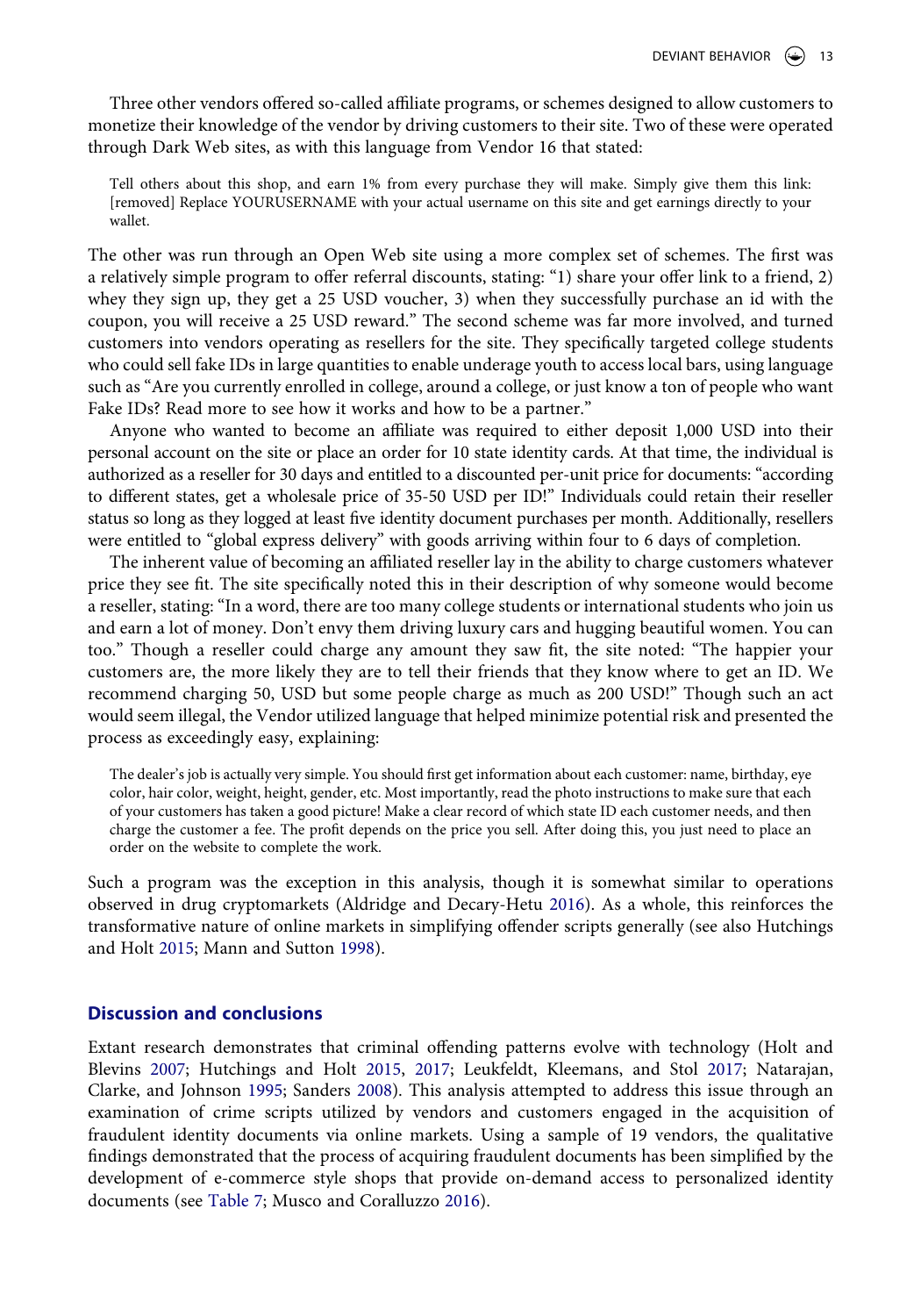<span id="page-13-0"></span>



The script identified in this analysis demonstrated identity document vendors and their customers follow a process mirroring that of traditional e-commerce behaviors generally (see [Table 7](#page-13-0)). Vendors created advertisements for products, which would be identified by potential customers on the basis of their perceived needs and products of interest. A potential customer would have to initiate a transaction with a vendor to enable vendor actualization and document creation. Upon distribution of product and receipt of goods, both vendors and customers could then affect their exit script, or begin a longer-term relationship depending on their needs and the practices of the vendor.

In fact, the language presented in advertisements demonstrated vendors understood the primary reasons potential customers may have for purchasing identity documents – namely, to misrepresent oneself for travel or economic purposes. In some respects, this mirrors prior research regarding the ways fraudulent documents are used by offenders in the wild (Martinez and Sher [2010;](#page-17-7) Rudner [2008](#page-17-9)). Targeted marketing toward college students to enable underage drinking was also an isolated but clear justification for purchasing fake documents (Martinez and Sher [2010](#page-17-7)). There was less explanation provided by vendors as to their motivations for selling and manufacturing fraudulent documents. Similarly, the inherent legal risks associated with the use of fake identity documents was largely dismissed from advertisements. Instead, vendors seemed to place that onus onto their customers, a pattern which has been observed among other illicit market operations such as the sale of personal information (Hutchings and Holt [2015](#page-16-11)) and firearms (Copeland et al. [2020\)](#page-16-14).

The information provided by vendors regarding their actualization of document creation suggested they had affiliations to insiders for materials and documentation processing. Furthermore, vendors appeared to have the printing equipment needed to produce documents that match the genuine articles, or at least reasonable facsimiles (Musco and Coralluzzo [2016](#page-17-8)). These comments suggested vendors have deep access to internal systems and personnel within government agencies, corroborating what has been historically known about document production (Musco and Coralluzzo [2016\)](#page-17-8) and other forms of counterfeiting (Chiu, Leclerc, and Townsley [2011;](#page-16-17) Kennedy, Haberman, and Wilson [2018](#page-16-19); Lavorgna [2015](#page-16-20); Lord et al. [2017\)](#page-16-18).

Additionally, detailing the actualization and doing of document production could serve as linguistic signals of legitimacy for customers who must determine what vendor best suits their needs in a competitive online marketplace (Aldridge and Askew [2017;](#page-15-4) Holt, Smirnova, and Hutchings [2016;](#page-16-26) Hutchings and Holt [2015\)](#page-16-11). Several scholars have argued that the number of vendors active in diverse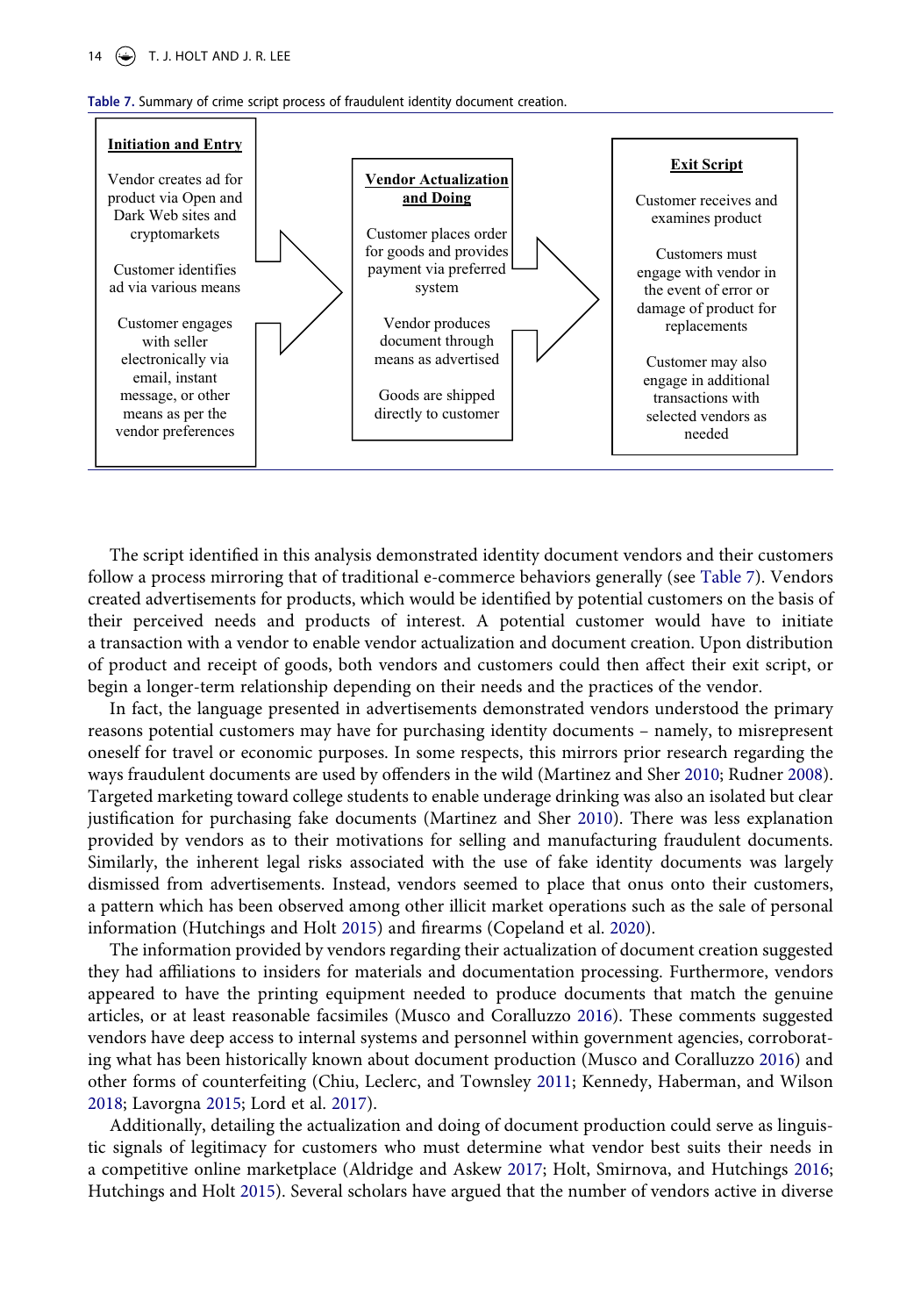online markets may complicate the decision-making process for buyers (Herley and Dinei [2010;](#page-16-21) Hutchings and Holt [2015](#page-16-11); Tzanetakis et al. [2015](#page-17-15)). Thus, vendors who appear to provide legitimate products and services may seem preferable for buyers who desire the best return on their investment, regardless of whether they operate on the Open or Dark Web (Aldridge and Askew [2017;](#page-15-4) Smirnova and Holt [2017](#page-17-14)).

At the same time, this information may have been falsified by vendors in an attempt to sway customers toward their businesses, similar to what has been observed within both stolen credit card (Holt, Smirnova, and Hutchings [2016\)](#page-16-26) and malware markets (Holt [2013\)](#page-16-22). The lack of feedback provided by customers also calls to question how reputable products may be, as customer feedback has been an essential resource for independent validation of sellers and their products (Aldridge and Askew [2017;](#page-15-4) Holt, Smirnova, and Hutchings [2016;](#page-16-26) Moeller, Munksgaard, and Demant [2017;](#page-17-18) Smirnova and Holt [2017](#page-17-14)). Further study is needed to validate any claims made by vendors and assess the qualities of manufactured goods relative to online claims.

The findings also demonstrated vendors' dependence on cryptocurrencies, regardless of whether they operated on the Open or Dark Web (Aldridge and Decary-Hetu [2016;](#page-15-3) Copeland et al. [2020;](#page-16-14) Moeller, Munksgaard, and Demant [2017;](#page-17-18) Smirnova and Holt [2017](#page-17-14)). The price for products also varied substantially across document types, location, legitimacy of product, and Open/Dark Web advertising, similar to variations noted in the sale of personal information (Herley and Dinei [2010](#page-16-21); Holt and Lampke [2010](#page-16-23); Smirnova and Holt [2017](#page-17-14)) and drugs on the Dark Web (Aldridge and Decary-Hetu [2016](#page-15-3)). It is unclear whether identity document prices accurately reflect the quality of goods across vendors, or are a technique called "setting a holding price" to deter customers from making purchases the vendor cannot fulfill (Aldridge and Decary-Hetu [2016;](#page-15-3) Soska and Christin [2015](#page-17-19)). Further research is needed to disentangle the factors affecting pricing relative to product quality and vendor legitimacy (Copeland et al. [2020](#page-16-14)).

<span id="page-14-1"></span>Taken as a whole, these findings demonstrate that the market for identity documents is similar to other black-market processes observed within stolen data markets (Hutchings and Holt [2015\)](#page-16-11) and online drug sales (Aldridge and Askew [2017\)](#page-15-4). Additionally, this analysis reinforces broader arguments regarding the role that technology has in affecting an evolution in both offending and offenses generally (Clarke and Cornish [1985;](#page-16-3) Ekblom and Tilley [2000;](#page-16-6) Mann and Sutton [1998\)](#page-16-15). Not only does the rise of online markets simplify the overall acquisition script for fraudulent documents, but also enables low or unskilled offenders with access to formerly closed-off networks of skilled facilitators (Clarke [1997;](#page-16-0) Ekblom [1997](#page-16-10)). In addition, by offering customers the potential to become distributors and indirect advertisers, online markets can engender greater diffusion of knowledge and monetary rewards from illicit activities (Aldridge and Decary-Hetu [2016](#page-15-3)).

This analysis also highlighted various potential points of intervention to disrupt the online supply chain for documents via online sources (Hutchings and Holt [2017](#page-16-25)). First, given that more than half of all ads came from the Open Web, it would appear relatively easy to identify vendors. Internet Service Providers (ISP) could generate warning banners noting the illegality of using fake identification for official purposes whenever individuals utilize keyword searches that point to illicit identification sites (Hutchings and Holt [2017\)](#page-16-25). Similar strategies have been employed with individuals seeking hacking service providers, all of which reduced visits to the corresponding websites (Collier et al. [2019](#page-16-27)). Such strategies may deter potential customers by removing any excuse that they did not know the use of documents was illegal, as well as increasing the perceived risk of purchasing the product to offend, thereby lowering the overall market demand for products (Clarke [1997;](#page-16-0) Hutchings and Holt [2017](#page-16-25)).

<span id="page-14-0"></span>The lack of feedback mechanisms for customers supported prior research that vendors operating their own shops have greater control over the information available to potential customers to assess their legitimacy (e.g., Copeland et al. [2020;](#page-16-14) Smirnova and Holt [2017](#page-17-14)). The lack of public feedback and general reputation systems suggests vendors may not be affected by the use of slander or Sybil attacks that directly manipulate customer trust structures to create confusion among market actors (Copeland et al. [2020](#page-16-14); Holt and Lampke [2010](#page-16-23); Hutchings and Holt [2017](#page-16-25)). Instead, law enforcement agencies may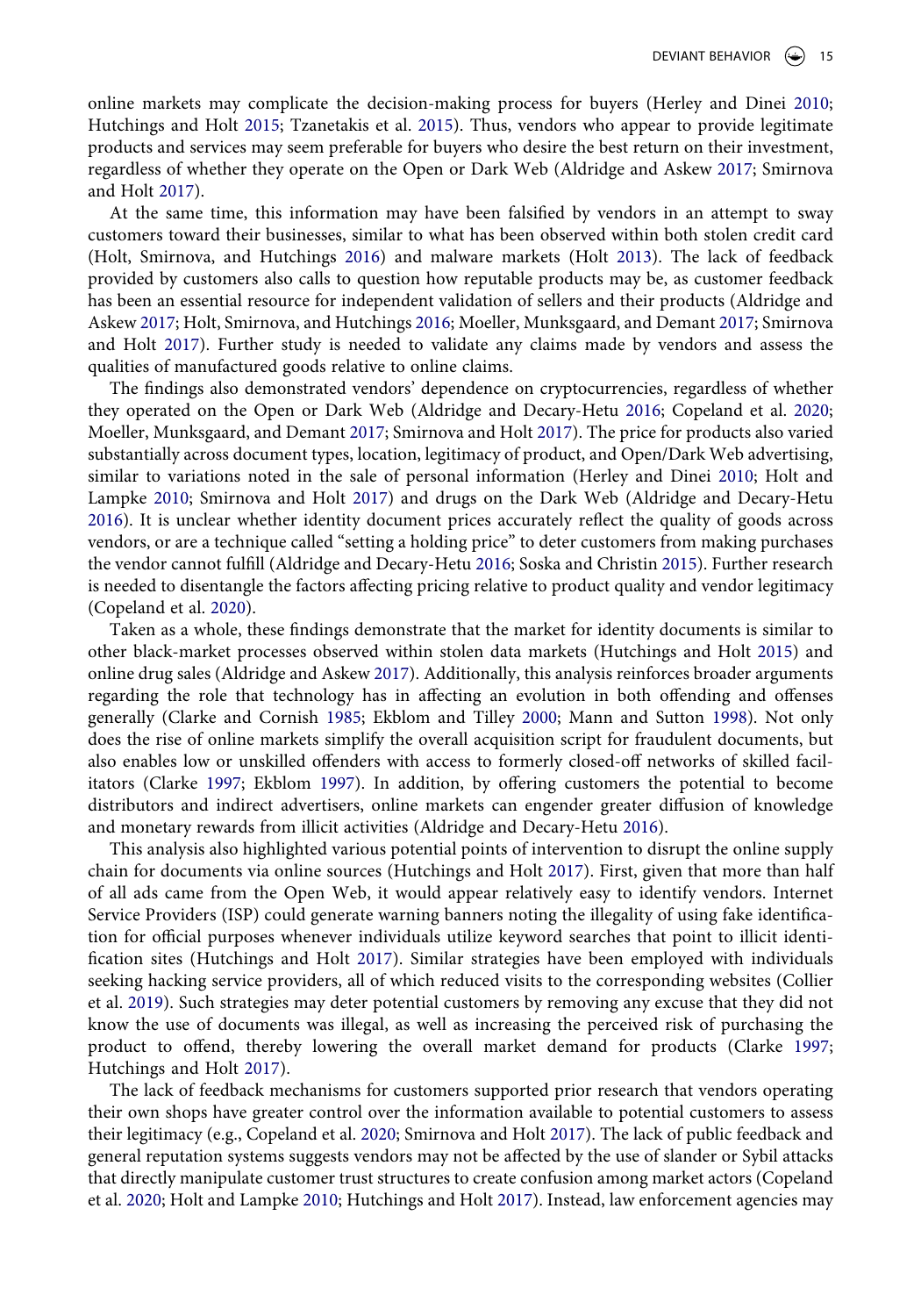benefit from creating convincing websites to increase the perceived overall number of vendors operating online at any time. Additionally, investigators could regularly change the listed prices, range of products available, and from what regions of the world they represent (Copeland et al. [2020](#page-16-14)). Not only would this increase a vendor's perceived number of competitors, but also increase the perceived difficulties inherent in competing against other sellers (Clarke [1997\)](#page-16-0). In addition, this would increase the perceived complexity of decision-making among potential customers, possibly reducing their willingness to engage in a transaction with anyone (Hutchings and Holt [2017](#page-16-25); Tzanetakis et al. [2015](#page-17-15)).

There are, however, a number of limitations that may affect the findings of this analysis. First, this study was based on advertisements derived from both Open and Dark Web sources, though it is not clear if there may be others vending product in markets that are closed or invitation-only. Thus, these findings may not be generalizable to those market operations. In addition, this study utilized the language provided in postings by vendors which may not accurately reflect all processes and practices (Copeland et al. [2020;](#page-16-14) Hutchings and Holt [2015\)](#page-16-11). It is possible that some advertisements may have been posted by law enforcement attempting to conduct undercover operations (Hutchings and Holt [2017](#page-16-25)). Alternatively, advertisements may be posted by fraudsters attempting to generate revenue through the sale of faulty products (Aldridge and Askew [2017](#page-15-4); Holt [2013](#page-16-22); Hutchings and Holt [2015](#page-16-11)). Thus, consistent exploratory analyses of the market for identity documents is essential to quantify changes in the supply and demand for products, as well as shifts in their scripted behavior and scenes over time.

# **Disclosure statement**

No potential conflict of interest was reported by the authors.

# **Funding**

This work was supported by the Department of Homeland Security under Grant 17STCIN00001-02-00. The opinions and findings expressed are those of the researchers and not of the funding agency, its employees, or staff.

### **Notes on contributors**

*Thomas J***. Holt** is a Professor in the School of Criminal Justice at Michigan State University, and its Director. His research focuses on computer hacking, malware, and the role of the Internet in facilitating all manner of crime and deviance. He received his PhD from the University of Missouri-St. Louis in 2005.

*Jin Ree Lee* is a PhD student in the School of Criminal Justice at Michigan State University. His research interests are in cybercrime, online interpersonal violence, cybersecurity, cyberpsychology, computer-mediated communications, and big data.

### **References**

<span id="page-15-3"></span>Aldridge, Judith and Decary-Hétu. David. [2016.](#page-3-0) "Cryptomarkets and the Future of Illicit Drug Markets." *The Internet and Drug Markets* 21: 23–32.

<span id="page-15-4"></span>Aldridge, Judith and Rebecca Askew. [2017](#page-3-1). "Delivery dilemmas: How drug cryptomarket users identify and seek to reduce their risk of detection by law enforcement." *International Journal of Drug Policy* 41:101–09. doi: [10.1016/j.](https://doi.org/10.1016/j.drugpo.2016.10.010)  [drugpo.2016.10.010](https://doi.org/10.1016/j.drugpo.2016.10.010)

<span id="page-15-2"></span><span id="page-15-1"></span>Barratt, Monica J. [2012](#page-3-0). "Silk road: ebay for drugs." *Addiction* 107 (3):683–683. doi: [10.1111/j.1360-0443.2011.03709.x](https://doi.org/10.1111/j.1360-0443.2011.03709.x) Borrion, Hervé. [2013.](#page-2-0) "Quality assurance in crime scripting." *Crime Science* 2 (1):6. doi: [10.1186/2193-7680-2-6](https://doi.org/10.1186/2193-7680-2-6) Brantingham, Barney. [2007](#page-4-1). "The camouflaged passport advantage," *The Independent* March , 27.

<span id="page-15-5"></span><span id="page-15-0"></span>Cherbonneau, Michael and Heith Copes. [2006.](#page-0-1) "'Drive It like You Stole It': Auto theft and the illusion of normalcy." *British Journal of Criminology* 46 (2):193–211. doi: [10.1093/bjc/azi059](https://doi.org/10.1093/bjc/azi059)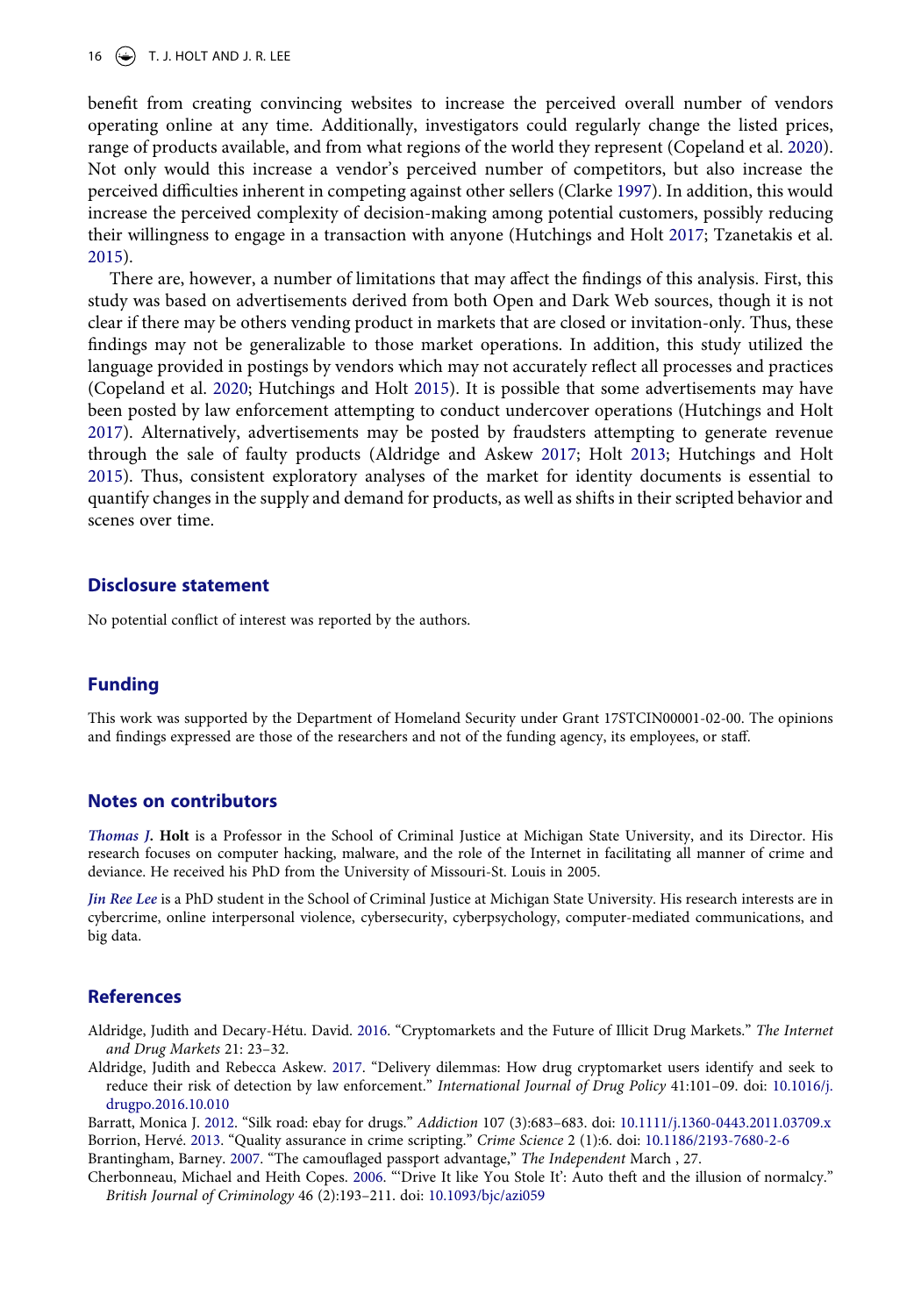- <span id="page-16-17"></span>Chiu, Yi-Ning, Benoit Leclerc, and Michael Townsley. [2011.](#page-1-0) "Crime script analysis of drug manufacturing in clandestine laboratories: Implications for prevention."." *The British Journal of Criminology* 51 (2):355–74. doi: [10.1093/bjc/azr005](https://doi.org/10.1093/bjc/azr005)
- <span id="page-16-14"></span>Copeland,, Christopher, Mikaela Wallin, and Thomas J. Holt. [2020](#page-1-1). "Assessing the practices and products of darkweb firearm vendors."*Deviant Behavior* 41: 949–968.
- <span id="page-16-0"></span>Clarke, Ronald V. [1997](#page-0-2). *Situational Crime Prevention: Successful Case Studies. 2nd Ed*. Guilderland, NY: Harrow and Heston.
- <span id="page-16-3"></span>Clarke, Ronald V. and Derek B. Cornish. [1985](#page-0-3). "Modeling offenders' decisions: A framework for research and policy." *Crime and Justice* 6:147–85. doi: [10.1086/449106](https://doi.org/10.1086/449106)
- <span id="page-16-13"></span>Cloward, Richard A. and Lloyd E. Ohlin. [1960](#page-1-2). *Delinquency and Opportunity: A Theory of Delinquent Gangs*. Glencoe, IL: Free Press.
- <span id="page-16-2"></span>Cohen, Lawrence E. and Marcus Felson. [1979.](#page-0-4) ""Social change and crime rate trends: A routine activity approach." *American Sociological Review* 44 (4):588–608. doi: [10.2307/2094589](https://doi.org/10.2307/2094589)
- <span id="page-16-27"></span>Collier, Ben, Daniel R. Thomas, Richard Clayton, and Alice Hutchings. [2019](#page-14-0). "Booting the booters: Evaluating the effects of police interventions in the market for denial-of-service attacks." In *Proceedings of the Internet Measurement Conference* 50–64. Amsterdam, NL.
- <span id="page-16-8"></span>Congram, Mitchell, Peter Bell, and Mark Lauchs. [2013.](#page-0-5) *Policing Transnational Organized Crime and Corruption: Exploring the Role of Communication Interception Technology*. United Kingdom: Palgrave Macmillan.
- <span id="page-16-5"></span>Copes, Heith and Michael Cherbonneau. [2006.](#page-0-6) "The key to auto theft: Emerging methods of auto theft from the offenders' perspective." *British Journal of Criminology* 46 (5):917–34. doi: [10.1093/bjc/azl001](https://doi.org/10.1093/bjc/azl001)
- <span id="page-16-16"></span>Cornish, Derek B. [1994.](#page-1-3) "The procedural analysis of offending and its relevance for situational prevention." *Crime Prevention Studies* 3:151–96.
- Décary-Hétu, David, Masarah Paquet-Clouston, and Judith Aldridge. 2016. "Going international? Risk taking by cryptomarket drug vendors." *International Journal of Drug Policy* 35:69–76. doi: [10.1016/j.drugpo.2016.06.003](https://doi.org/10.1016/j.drugpo.2016.06.003)
- <span id="page-16-10"></span>Ekblom, Paul. [1997](#page-0-7). "Gearing up against Crime: A dynamic framework to help designers keep up with the adaptive criminal in a changing world." *International Journal of Risk Security and Crime Prevention* 2:249–66.
- <span id="page-16-6"></span>Ekblom, Paul and Nick Tilley. [2000](#page-0-2). "Going Equipped." *British Journal of Criminology* 40 (3):376–98. doi: [10.1093/bjc/](https://doi.org/10.1093/bjc/40.3.376)  [40.3.376](https://doi.org/10.1093/bjc/40.3.376)
- <span id="page-16-24"></span>Flamand, Claudia and Décary-Hétu. David. [2019](#page-3-2). The Open and Dark Web. Pp. 60-80, in *The Human Factor of Cybercrime* Rutger Leukfeldt and Thomas J. Holt (Eds.). London: Routledge.
- <span id="page-16-21"></span>Herley, Cormac and Florêncio. Dinei. [2010](#page-2-1). "Nobody Sells Gold for the Price of Silver: Dishonesty, Uncertainty and the Underground Economy." Pp. 33–53 in *Economics of Information Security and Privacy*. Boston, MA: Springer.
- <span id="page-16-22"></span>Holt, Thomas J. [2013.](#page-2-2) "Examining the Forces Shaping Cybercrime Markets Online."." *Social Science Computer Review* 31 (2):165–77. doi: [10.1177/0894439312452998](https://doi.org/10.1177/0894439312452998)
- <span id="page-16-23"></span>Holt, Thomas J. and Eric Lampke. [2010.](#page-2-3) ""Exploring stolen data markets online: Products and market forces." *Criminal Justice Studies* 23 (1):33–50. doi: [10.1080/14786011003634415](https://doi.org/10.1080/14786011003634415)
- <span id="page-16-7"></span>Holt, Thomas J. and Kristie R. Blevins. [2007](#page-0-8). ""Examining sex work from the client's perspective: Assessing Johns using on-line data." *Deviant Behavior* 28 (4):333–54. doi: [10.1080/01639620701233282](https://doi.org/10.1080/01639620701233282)
- <span id="page-16-26"></span>Holt, Thomas J., Olga Smirnova, and Alice Hutchings. [2016.](#page-3-3) "Examining signals of trust in criminal markets online." *Journal of Cybersecurity* 2 (2):137–45.
- <span id="page-16-11"></span>Hutchings, Alice and Thomas J. Holt. [2015.](#page-1-4) "A crime script analysis of the online stolen data market." *British Journal of Criminology* 55 (3):596–614.
- <span id="page-16-25"></span>Hutchings, Alice and Thomas J. Holt. [2017.](#page-3-4) "The online stolen data market: Disruption and intervention approaches." *Global Crime* 18 (1):11–30. doi: [10.1080/17440572.2016.1197123](https://doi.org/10.1080/17440572.2016.1197123)
- <span id="page-16-1"></span>Jacobs, Bruce A. [1996](#page-0-9). "Crack Dealers' apprehension avoidance techniques: A case of restrictive deterrence." *Justice Quarterly* 13 (3):359–81. doi: [10.1080/07418829600093011](https://doi.org/10.1080/07418829600093011)
- <span id="page-16-4"></span>Jacobs, Bruce A. and Michael Cherbonneau. [2017.](#page-0-1) "Nerve management and crime accomplishment." *Journal of Research in Crime and Delinquency* 54 (5):617–38. doi: [10.1177/0022427817693037](https://doi.org/10.1177/0022427817693037)
- <span id="page-16-19"></span>Kennedy, Jay P., Cory P. Haberman, and Jeremy M. Wilson. [2018.](#page-1-5) "Occupational pharmaceutical counterfeiting schemes: A crime scripts analysis." *Victims & Offenders* 13 (2):196–214. doi: [10.1080/15564886.2016.1217961](https://doi.org/10.1080/15564886.2016.1217961)
- <span id="page-16-12"></span>Lacoste, Julie and Pierre Tremblay. [2003.](#page-1-3) "Crime and innovation: A script analysis of patterns in check forgery." *Crime Prevention Studies* 16:169–96.
- <span id="page-16-20"></span>Lavorgna, Anita. [2015.](#page-1-5) "The online trade in counterfeit pharmaceuticals: New criminal opportunities, trends and challenges." *European Journal of Criminology* 12 (2):226–41. doi: [10.1177/1477370814554722](https://doi.org/10.1177/1477370814554722)
- <span id="page-16-9"></span>Leukfeldt, Rutger, Edward Kleemans, and Wouter Stol. [2017](#page-0-5). ""The Use of Online Crime Markets by Cybercriminal Networks: A View from Within."." *American Behavioral Scientist* 61 (11):1387–402. doi: [10.1177/0002764217734267](https://doi.org/10.1177/0002764217734267)
- <span id="page-16-18"></span>Lord, Nicholas, Jon Spencer, Elisa Bellotti, and Katie Benson. [2017.](#page-1-5) "A script analysis of the distribution of counterfeit alcohol across two European jurisdictions." *Trends in Organized Crime* 20 (3–4):252–72.
- <span id="page-16-15"></span>Mann, David and Mike Sutton. [1998](#page-1-6). "NETCRIME: More change in the organization of thieving." *The British Journal of Criminology* 38 (2):201–29. doi: [10.1093/oxfordjournals.bjc.a014232](https://doi.org/10.1093/oxfordjournals.bjc.a014232)